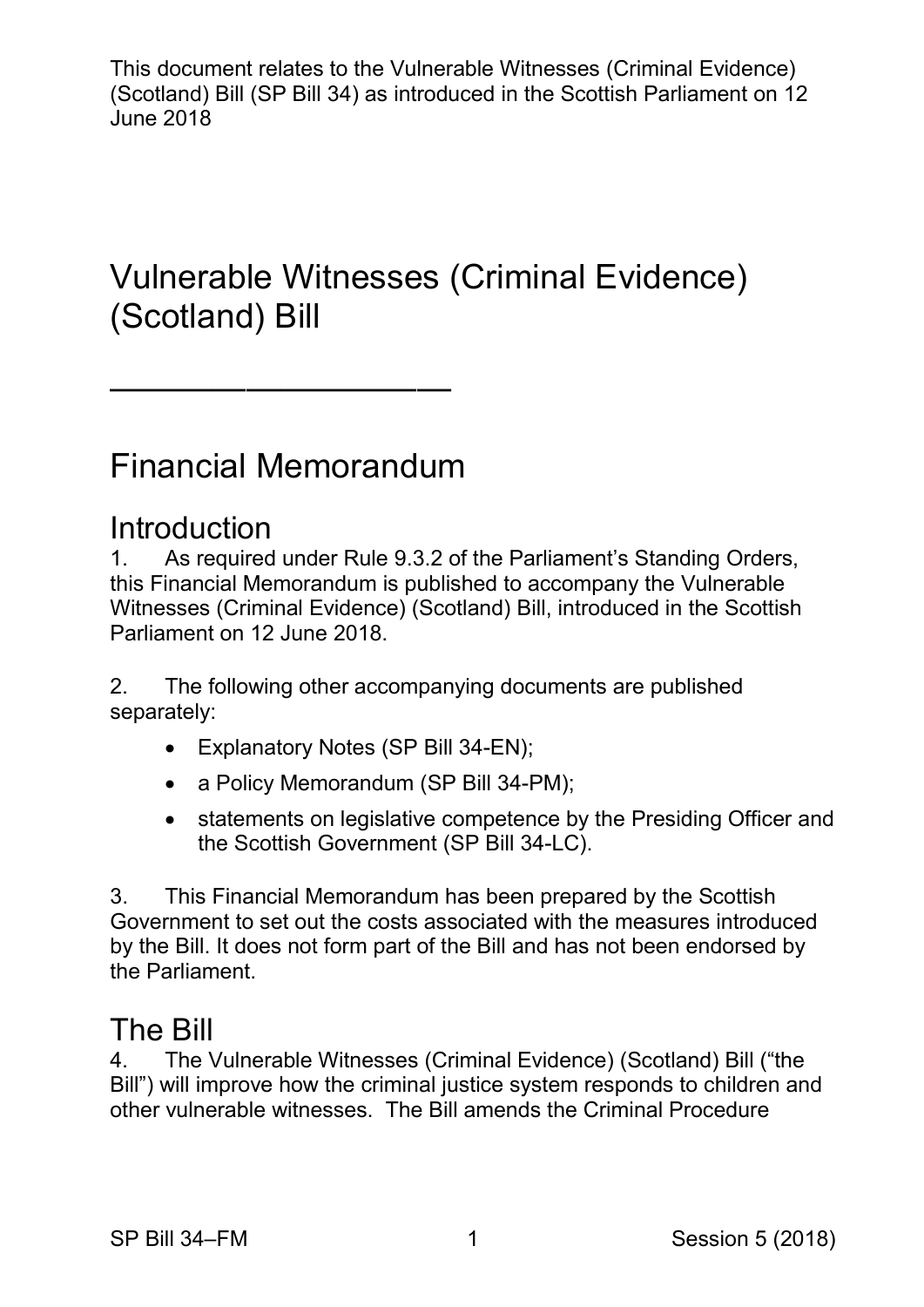(Scotland) Act [1](#page-1-0)995 ("the 1995 Act") by creating a new rule<sup>1</sup> in favour of the most serious of cases (solemn cases heard in the High Court or Sheriff the new rule to categories of adult "deemed vulnerable witnesses" $^{\rm 2}$  $^{\rm 2}$  $^{\rm 2}$  in solemn cases. children under 18 to have their evidence pre-recorded in advance of trial in Court). A secondary legislation power is also included in the Bill to extend

 5. The Bill also provides flexibility for a separate ground rules hearing to be held, if necessary, prior to evidence being taken by way of commissioner. This applies to every commission and not just those commissions where that a hearing to consider ground rules is to take place prior to every commission, however there is flexibility in the Bill for this to be conjoined with any other hearing or diet if easier and more efficient to do so. the new rule in favour of children under 18 applies. The policy intention is Currently preliminary hearings are in effect acting as ground rules hearings and the expectation is that they will continue to do so.

 6. The Bill also makes various other amendments to the 1995 Act to for standard special measures for child and deemed vulnerable witnesses. allow commissions to be held prior to service of the indictment (if appropriate to do so); makes provision for the same judge who presides over the ground rules hearing to preside over the commission, where reasonably practicable; and makes provision for a new intimation process

 7. The financial impacts of the Bill arise from the creation of the new rule in favour of pre-recording, the ground rules hearing and the new simplified intimation process.

# intimation process.<br>Current use of evidence by commissioner

8. To assist in the preparation of this financial memorandum, costs and case volume data were provided by the Scottish Courts and Tribunals

<span id="page-1-0"></span><sup>-</sup><sup>1</sup> In the Scottish Government consultation on Pre-Recording Evidence of Child and Other Vulnerable Witnesses, this new rule was referred to as a "presumption in law" however, henceforth references will be to "the new rule".

<span id="page-1-1"></span> $2$  "Deemed vulnerable witnesses" means a vulnerable witness as defined in section 271(1)(c) of the Criminal Procedure (Scotland) Act 1995.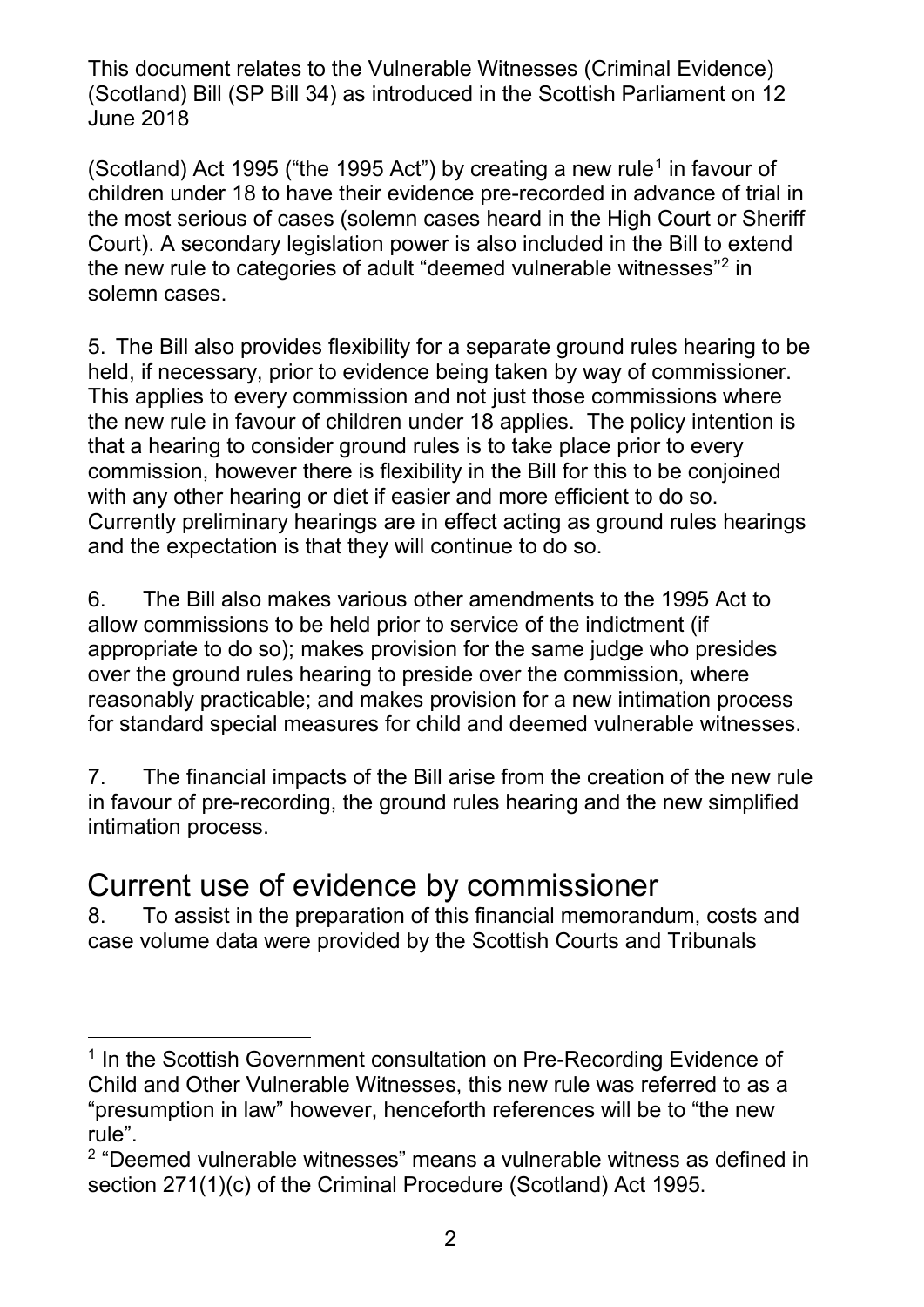the Scottish Legal Aid Board (SLAB). Service (SCTS), Crown Office and Procurator Fiscal Service (COPFS) and

 9. In assessing the direct impact of the creation of the new rule in favour commission is not a new special measure. Evidence taken by way of commissioner can and does already happen in some criminal cases, hearings in the High Court during 2016 and 2017. Whilst data is not readily available on the corresponding number of commission hearings in Sheriff and Jury Court cases, information supplied by SCTS and COPFS suggests a similar level of hearings taking place to those evidenced in the High figures collated for the High Court alongside estimated commission of children under 18, it is important to bear in mind that evidence by although at present the numbers are fairly low. Data provided by SCTS illustrates the number of child witnesses who have attended commission Court. Table 1 below therefore provides a breakdown of the actual annual numbers for Sheriff and Jury cases.

| Table 1 – Number of evidence by commissioner hearings |  |
|-------------------------------------------------------|--|
| for child witnesses                                   |  |

| <b>Commissions</b>                  | 2016 | 2017 | 2018<br>(Forecasted*) |
|-------------------------------------|------|------|-----------------------|
| <b>High Court</b>                   | 17   | 17   | 60                    |
| <b>Sheriff Court</b><br>(estimated) | 17   | 17   | 60                    |
| <b>Totals</b>                       | 34   | 34   | 120                   |

 \*Based on the anticipated increase in applications granted following implementation of the revised Practice Note in May 2017 (see paragraph 10 below).

# <sub>10 below).</sub><br>Revised practice note for cases in the High Court

 use of the special measure of evidence by a commissioner, a revised Practice Note was issued in May 2017. $3$  The Practice Note provides 10. As the number of commissions was very low, to encourage greater extensive new guidelines for the process of "taking evidence by a

-

<span id="page-2-0"></span> $^3$  High Court of Justiciary Practice Note No.1 of 2017: Taking of Evidence of a Vulnerable Witness by a Commissioner, available at [https://www.scotcourts.gov.uk/rules-and-practice/practice-notes/criminal](https://www.scotcourts.gov.uk/rules-and-practice/practice-notes/criminal-courts-practice-notes-and-directions)[courts-practice-notes-and-directions.](https://www.scotcourts.gov.uk/rules-and-practice/practice-notes/criminal-courts-practice-notes-and-directions)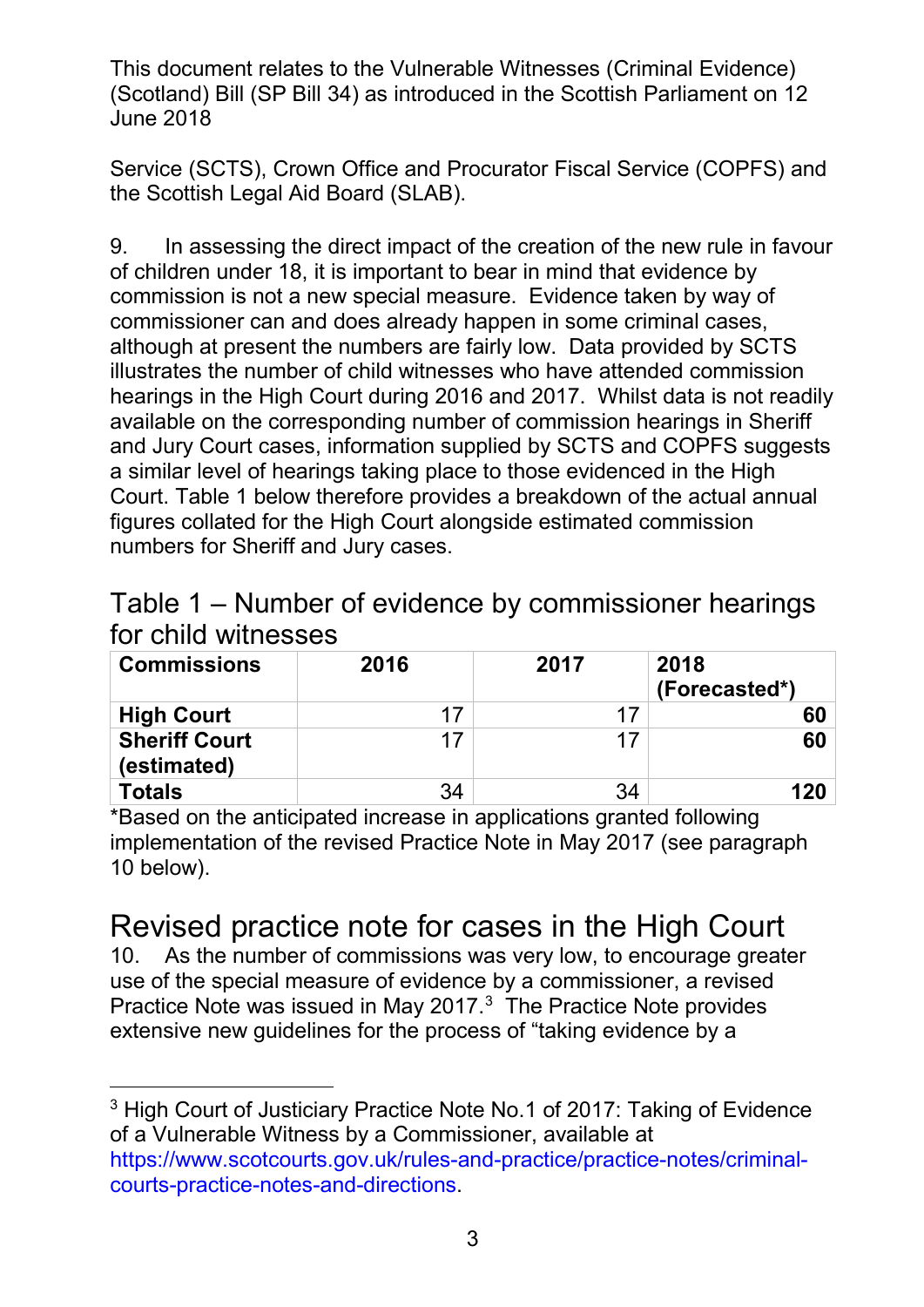Commissioner" which will help reduce further the need for vulnerable witnesses to give evidence in person in court.

witnesses to give evidence in person in court.<br>11. Research by SCTS and COPFS indicates the positive impact of the can be compared to 30 applications made in the full 2017 calendar year, expected to increase as the Practice Note becomes fully embedded in commissioner for child witnesses in the High Court in the 2018 calendar expected to take place in 2018 in the High Court is estimated at 60. This is experienced in the 2017 financial year. Although there is no equivalent to the Practice Note in the Sheriff Court, a similar increase in applications and of the norm. Practice Note to date. In the first quarter of the 2018 calendar year there were 29 applications for evidence by commissioner in the High Court. This covering the pre-implementation and initial stages of the Practice Note. As evidenced by applications to date in 2018, the number of commissions is processes and preparations commence for the forthcoming new rule. COPFS estimate a total number of 98 applications for evidence by year if applications continue at the increased rate evidenced in early 2018. In acknowledging the number of applications is not fully representative of those actually giving evidence, the number of commission hearings based on around 60% of applications resulting in commission hearings as commissions is anticipated in 2018 as commission hearings become more

# Projected impact of the Bill

# New rule requiring pre-recording

 result of the creation of the new rule as the intention is that all children advance of trial. In order to estimate how many potential child witnesses number of witnesses under 18 who are cited on an annual basis to the High Court and Sheriff Court in respect of solemn cases involving charges that been cited on an annual basis over the past five years, comprising 359 in the High Court and 408 in the Sheriff Court. **12.** The number of commissions is expected to increase further as a under 18 in the most serious cases will pre-record their evidence in the new rule may apply to, information provided by COPFS shows the will be covered under the new rule. An average of 767 witnesses have

# the High Court and 408 in the Sheriff Court.<br>Table 2 – Number of witness citations for children under 18 to which the new rule applies in relation to solemn cases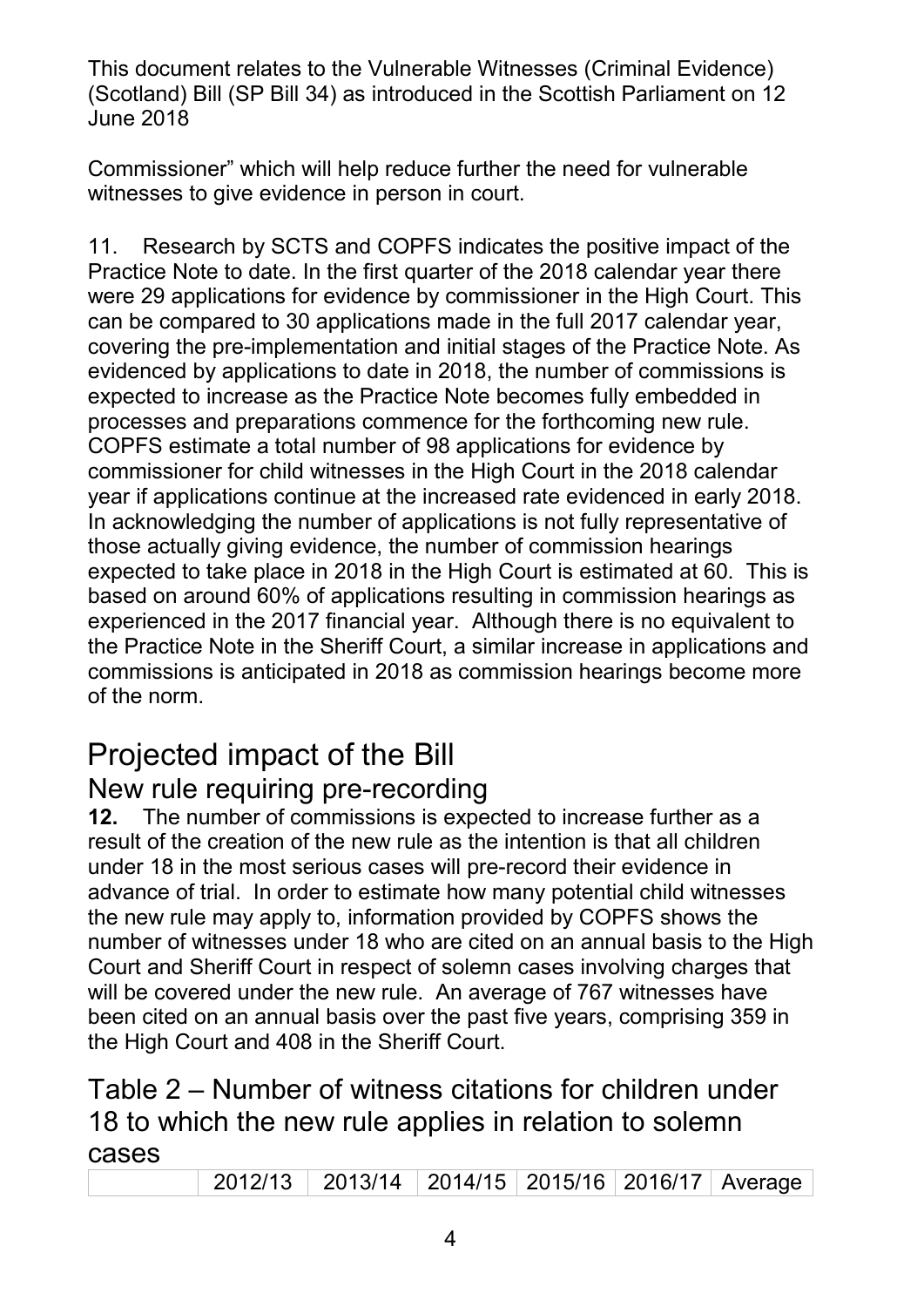| High<br>Court<br><b>Citations</b>           | 373 | 363 | 353 | 312 | 394 | 359 |
|---------------------------------------------|-----|-----|-----|-----|-----|-----|
| <b>Sheriff</b><br>Court<br><b>Citations</b> | 432 | 421 | 428 | 392 | 372 | 408 |
| <b>Total</b><br><b>Citations</b>            | 805 | 784 | 781 | 704 | 766 | 767 |

 13. It is important to note that in the period 2012/13 to 2016/17, prior to the implementation of the revised Practice Note, child witnesses were predominantly required to give their evidence in person during the criminal trial. During this period the number of witnesses who went on to give evidence was significantly less than those cited. As Lady Dorrian pointed out in her report:

 "The reasons why cited witnesses do not always go on to give evidence at trial are many and varied. The case may resolve early by witness's evidence is not required to prove the case. At the point at granted the prosecutor will be expecting the case to proceed to trial and the evidence of the cited witnesses to be required to prove the case. In some instances it will become clear during the course of case preparation that the evidence of a cited witness is not required. need not take place. Where it does not become clear until close to have been taken by commissioner. It can be assumed, therefore, be lower than the total number of granted applications".<sup>[4](#page-4-0)</sup> means of a guilty plea or desertion of the case by the Crown, evidence may be agreed or it may become apparent that the which an application for the taking of evidence by commissioner is Where this becomes clear early enough in the case preparation process the commission for which an application has been granted the point of trial it is likely that the witness's evidence will already that the number of commissions with child witnesses each year will

<span id="page-4-0"></span><sup>-</sup> Project Pre-Recorded Further Evidence Work-stream: Project Report (September 2017), page 53. 4 SCTS, Evidence and Procedure Review Child and Vulnerable Witnesses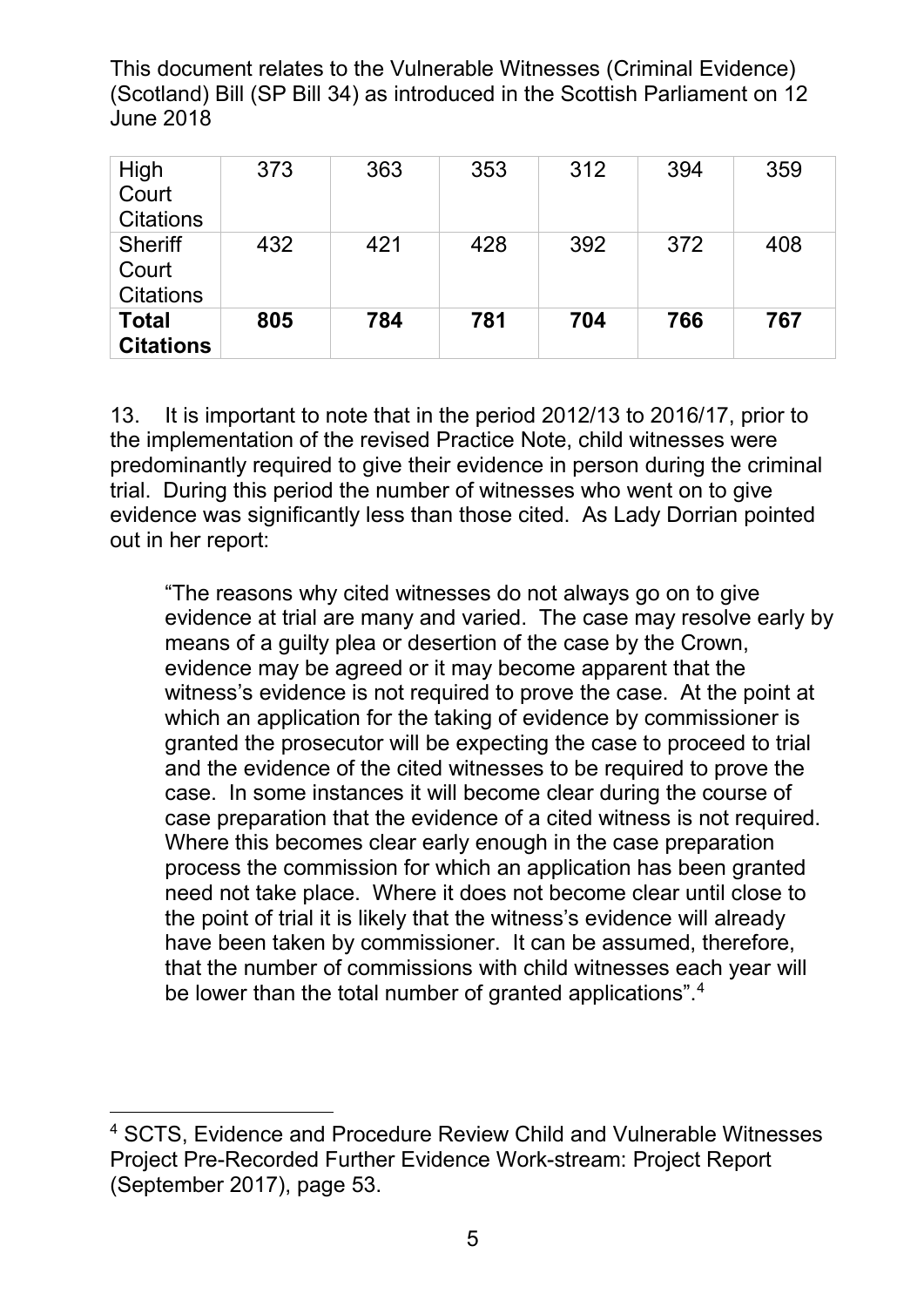witnesses each year will be lower than the number of citations as outlined in Table 2 above. Therefore it is anticipated that the number of commissions with child

 14. It is very difficult to know the numbers of children who will actually be required to give evidence in any particular case and thus the number of on a routine basis. However, as part of the Pre-Recorded Further Evidence Work-stream Group of the Evidence and Procedure Review Child and Vulnerable Witnesses Project, chaired by Lady Dorrian, a data collection exercise indicated that in any 12 month period in the region of in the High Court. $^5\,$  $^5\,$  $^5\,$  This represents approximately 30% of the number of children cited on an annual basis. Whilst this information is not sufficiently robust to provide an accurate assessment of how many children will, in important to note that the data collection exercise only provides an estimate of how many children may or may not give evidence at the actual trial. And as recent figures indicate at paragraph 11, the number of applications for commissions that will take place due to this information not being recorded 100 child witnesses below the age of 18 give evidence in trials being heard future, have their evidence pre-recorded in advance of trial, it does provide an estimate of the average minimum numbers expected to be impacted by the new rule. The new rule will ensure that those previously giving evidence at trial, estimated at 215 for both courts based on around 30% of all those cited, will now have their evidence pre-recorded in advance of trial. This represents an anticipated additional 95 commission hearings, as illustrated in Table 3, above the 120 projected hearings taking place in 2018 following implementation of the revised Practice Note. However, it is evidence by commissioner (which occurs in advance of the trial) is steadily increasing.

Table 3 – Estimated minimum number of commission hearings following implementation of the new rule (children previously providing evidence at trial)

| Average          | Minimum         | <b>Estimated net</b> |
|------------------|-----------------|----------------------|
| citations issued | forecasted      | increase in          |
| $(2013-17)$      | commission      | commission           |
|                  | hearings (those | hearings**           |

<span id="page-5-0"></span><sup>-</sup>5 SCTS, Evidence and Procedure Review Child and Vulnerable Witnesses Project Pre-Recorded Further Evidence Work-stream: Project Report (September 2017), para 26.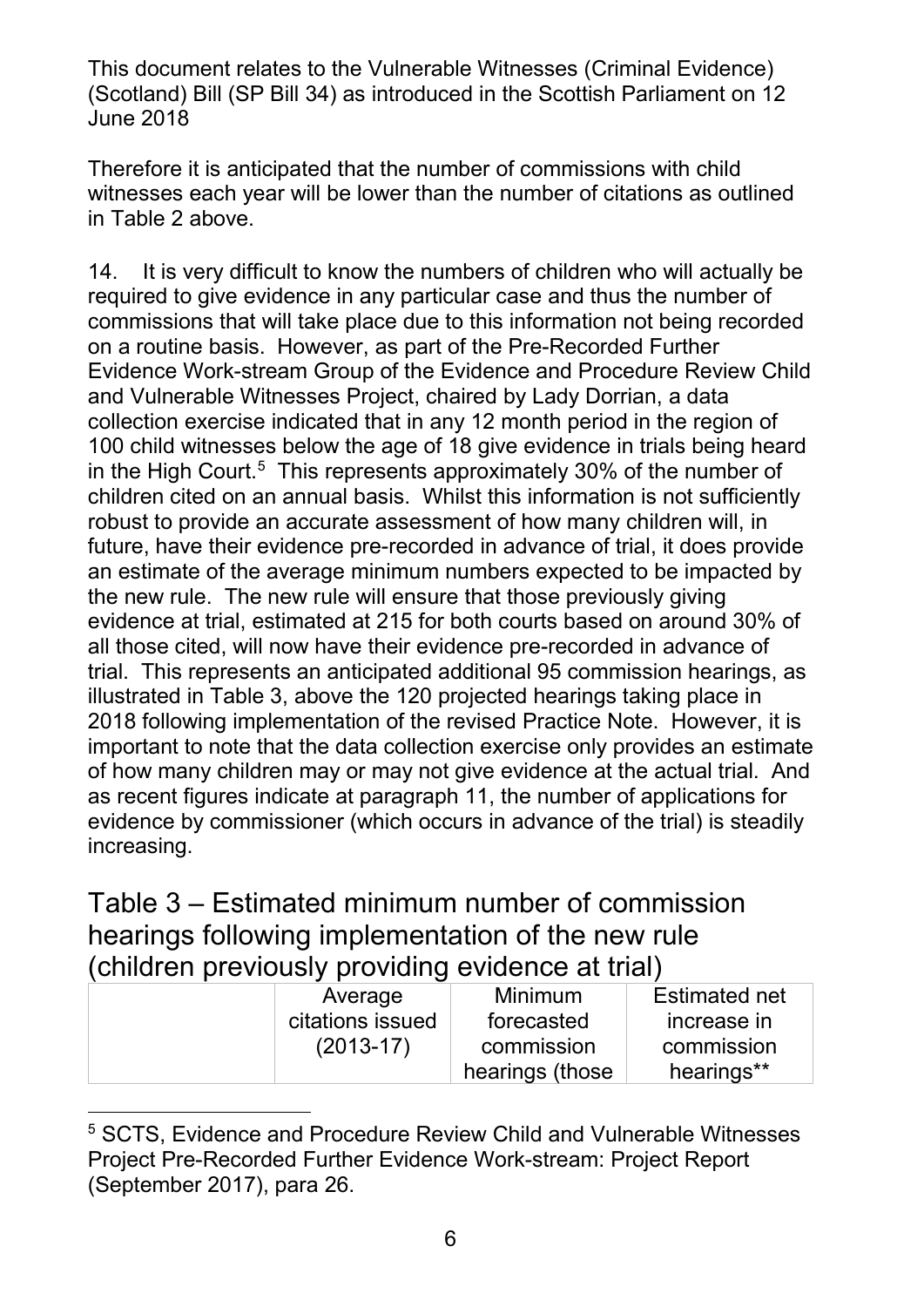|                      |     | children<br>previously<br>providing<br>evidence at<br>trial) $*$ |    |
|----------------------|-----|------------------------------------------------------------------|----|
| <b>High Court</b>    | 359 | 100                                                              | 40 |
| <b>Sheriff Court</b> | 408 | 115                                                              | 55 |
| <b>Total</b>         | 767 | 215                                                              | 95 |

\*Represents around 30% of all citations based on evidence and procedure review data gathering exercise.

 commissions following practice note implementation. \*\*Difference between baseline estimate and projected number of

 that the total number of children required to give evidence will increase beyond the 215 currently required to give evidence at trial. It is difficult to based on the individual merits of each case and the full impact, including procedures are fully embedded. On this basis, the summary costs in Table currently providing evidence at trial and 30% of all children cited, and a range of cost estimates if the number of children providing evidence were to increase to 50%, 75% or 100% of all child witness citations issued. For children cited will be required to provide evidence by commissioner. However, the 100% range is provided for illustrative purposes as the relation to children under 18 based on existing case levels. 15. As commission hearings will be recorded in advance of trial, it is likely determine the precise impact of commissions occurring in advance of trial, and therefore earlier in the context of overall court proceedings, as it will be costs, cannot be precisely estimated until the new rule and associated 12 set out a baseline cost estimate, reflecting the 215 estimated children the reasons outlined in paragraph 13 above, it is extremely unlikely that all absolute maximum number of commissions that could be undertaken in

# Ground Rules Hearings in the High Court and Sheriff **Court**

 as much flexibility as possible, the Bill also provides that a ground rules efficient to do so. As highlighted in paragraph 5, currently preliminary hearings are effectively acting as ground rules hearings and this is expected to continue. It is therefore anticipated that a separate hearing will 16. The Bill provides flexibility for a separate ground rules hearing to be held in every case where there is to be a commission. However, to allow hearing can be conjoined with another hearing when easier and more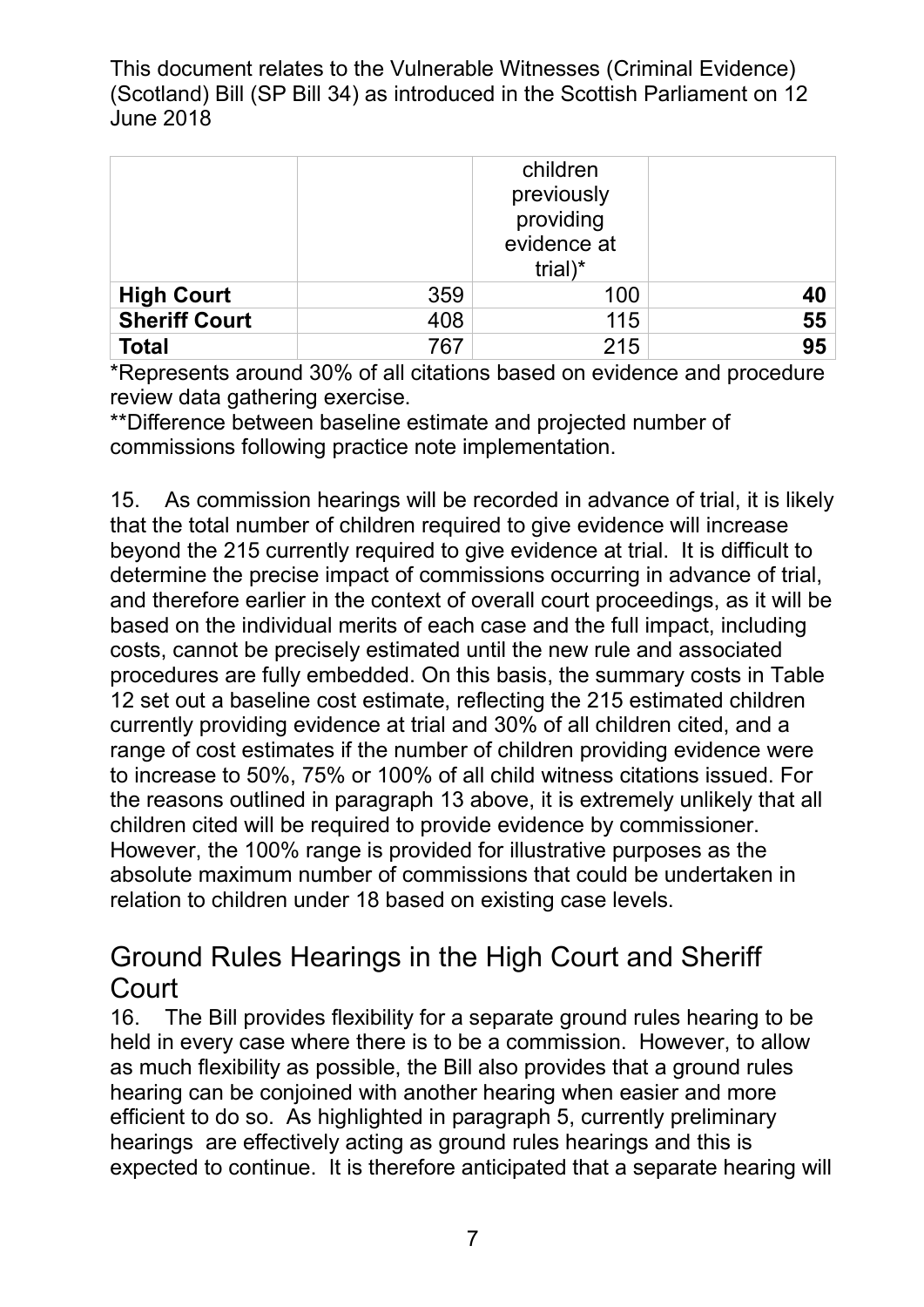not be required in the vast majority of cases as any issues to be considered preliminary hearing. To allow for proper consideration of all the ground rules issues it is anticipated that preliminary hearings will be longer in duration for cases involving commissions. The precise time required will be dependent on the individual case and the particular issues being considered. However, COPFS and SCTS estimate that on average the duration could increase by an additional one hour. (as set out in the revised Practice Note $6$ ) can be dealt with effectively at the

 17. The ground rules hearing applies to all cases and not just those to evidence by way of commission is fairly low. In 2016 there were five commissions and in 2017 there were 12 commissions for adult witnesses. commissions and in 2017 there were 12 commissions for adult witnesses.<br>As a result, any anticipated costs arising from the primary legislation in respect of adult cases is expected to be minimal. For child cases, as the vast majority of cases are not anticipated to require a separate hearing, future costs are estimated on the basis of the cost of extending preliminary which the new rule will apply. The number of vulnerable adults who give hearings by one hour for the 95 additional commission hearings expected to take place under the new rule.

#### New simplified notification process for Standard Special Measure notices

 18. The Bill also provides for a new simplified process for dealing with notices" to be lodged with the court in all cases. These are then placed before a Judge, Sheriff or Justice of the Peace. However, the current provisions provide that no objection can be made by parties and that the court has to make the relevant order, therefore there is no requirement for the notices to be the subject of any judicial oversight. The current 1995 Act provisions do not allow objections to be lodged by other parties to the granted. There is therefore no obvious need for these notices to be subject to judicial oversight and the new process contained in the Bill removes this. standard special measures notices for children and deemed vulnerable witnesses. Currently, the 1995 Act requires written "vulnerable witnesses proceedings and require the standard special measures requested to be

-

<span id="page-7-0"></span> $6$  High Court of Justiciary Practice Note No.1 of 2017: Taking of Evidence of a Vulnerable Witness by a Commissioner, available at [https://www.scotcourts.gov.uk/rules-and-practice/practice-notes/criminal](https://www.scotcourts.gov.uk/rules-and-practice/practice-notes/criminal-courts-practice-notes-and-directions)[courts-practice-notes-and-directions.](https://www.scotcourts.gov.uk/rules-and-practice/practice-notes/criminal-courts-practice-notes-and-directions)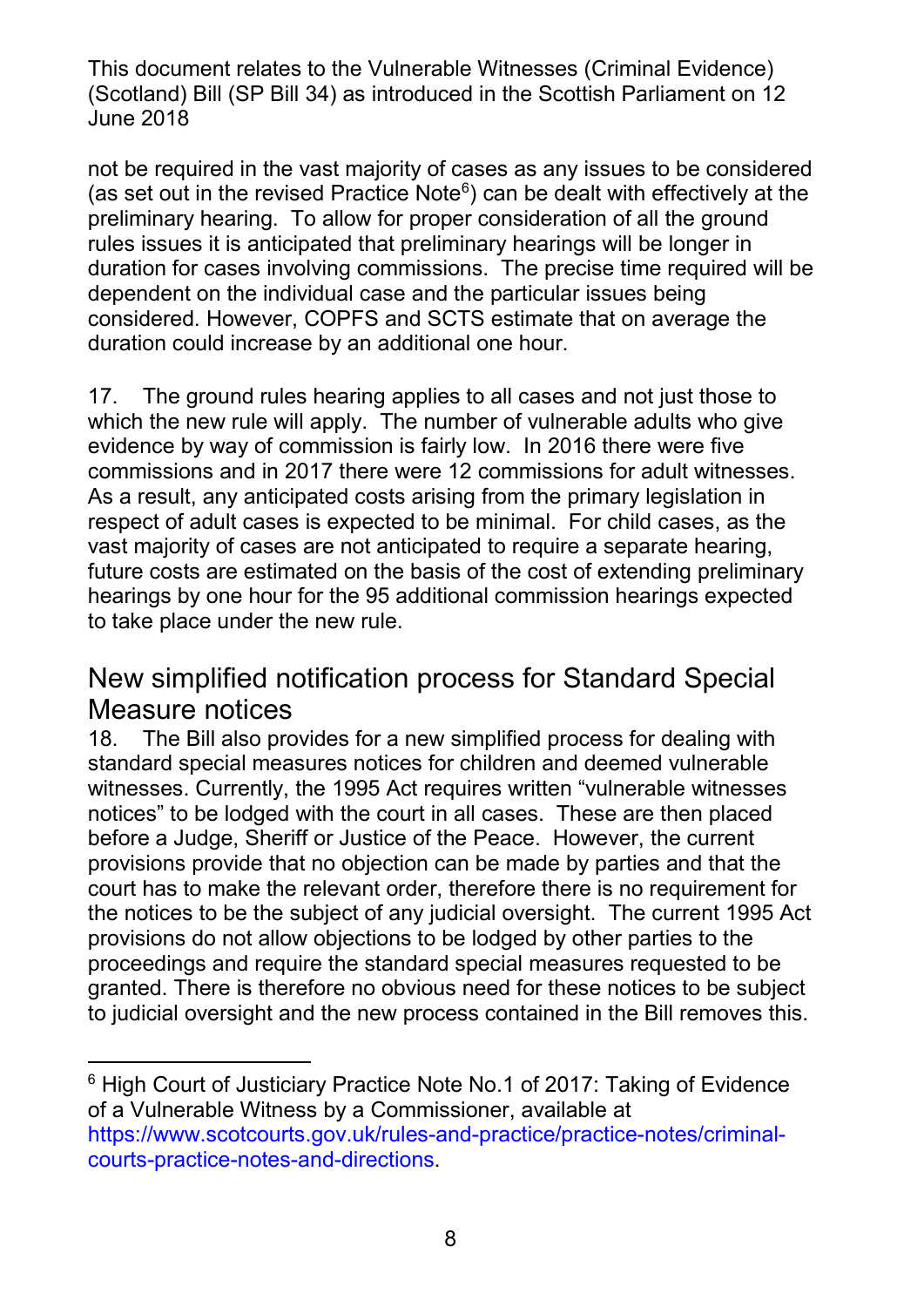vulnerable witnesses who are considered vulnerable for one of the reasons set out in sections 271(1)(b) and 271(1)(d) of the 1995 Act. Based on statistical analysis conducted by SCTS and COPFS, on average notices/applications are processed each year, of which 70-95% are estimated to relate to witnesses seeking standard special measures only. On this basis the memorandum sets out the likely savings arising from Similarly, there is no proposal to change the process in relation to approximately 18,000 child and deemed vulnerable witness 15,000 applications, representing 85% of all notices and applications, falling into the new simplified process.

# Scottish Courts and Tribunals Service (SCTS) Costs on the Scottish administration

 of commissions. There will also be additional costs arising from the provision in respect of a ground rules hearing. However, SCTS also anticipate savings arising from the new simplified notification process. 19. There will be additional costs on SCTS as a result of the creation of the new rule in favour of children under 18 as this will increase the number

#### New rule requiring pre-recording

 20. A commissioner can be either a High Court Judge or a Sheriff (depending on the forum in which the case is heard). Other SCTS costs include court staff time in support of the commission. SCTS has provided involved and assuming an average hearing duration of half a day. As short and more focussed with the current estimate therefore reflecting the indicative costs per commission hearing based on the relevant personnel commissions become more of the norm it is likely that commissions will be maximum expected cost per commission. Based on the anticipated baseline increase in commission hearings in both the High Court and Sheriff Court, and applying the average cost per case, SCTS are expected to incur an additional cost of £68,000 as illustrated in Table 4 below.

| Table 4 - Estimated costs to SCTS as a result of the new |  |  |
|----------------------------------------------------------|--|--|
| rule                                                     |  |  |

|                   | Cost per<br>commission* | <b>Estimated net</b><br>increase in<br>commission<br>hearings** | <b>Anticipated cost</b> |
|-------------------|-------------------------|-----------------------------------------------------------------|-------------------------|
| <b>High Court</b> | £823                    | 40                                                              | £33,000                 |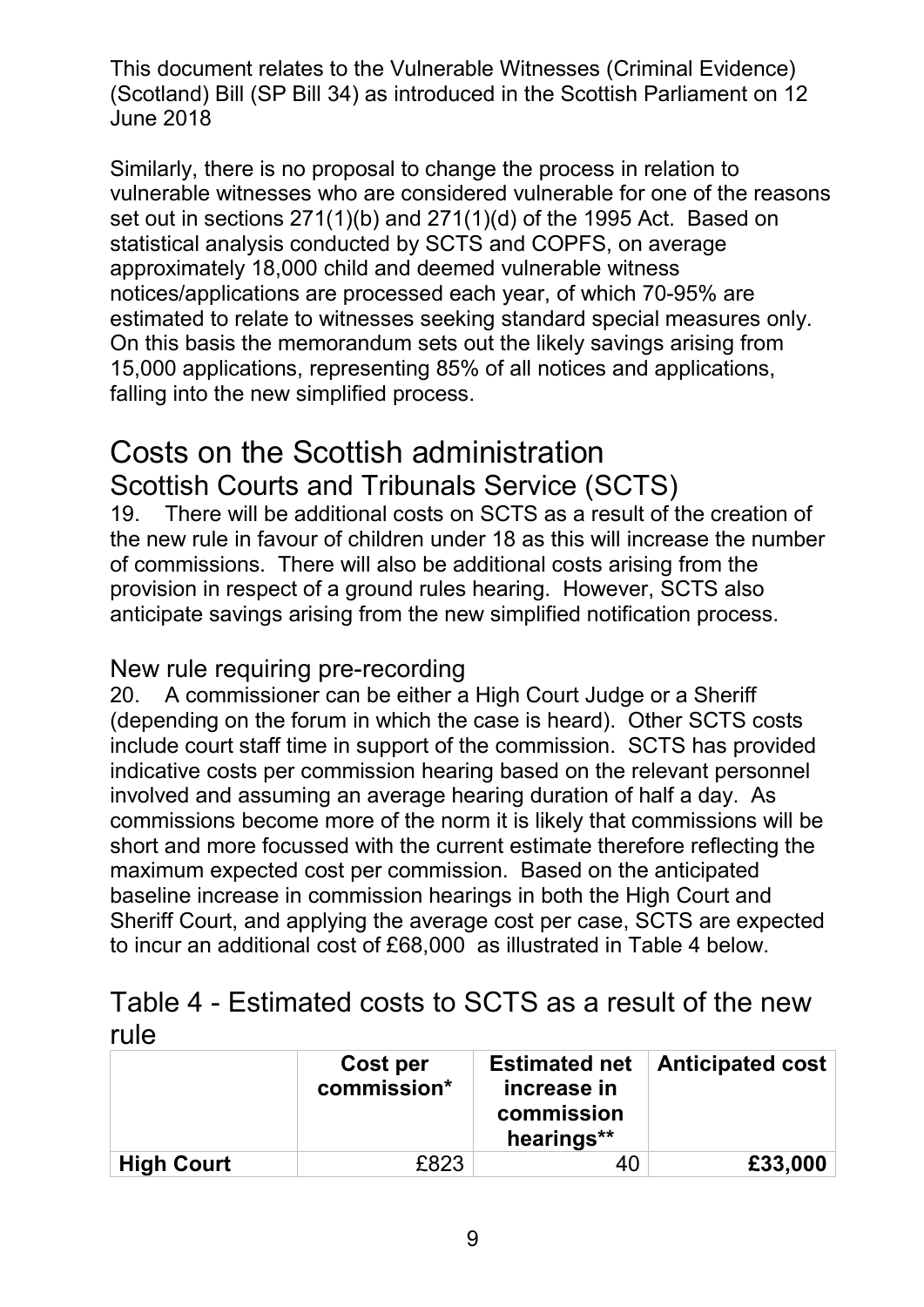| <b>Sheriff Court</b> | FAAC   | 55 | £35,000 |
|----------------------|--------|----|---------|
| Total                | £1.463 | 95 | £68,000 |

 \*Based on duration of half a day and rates of pay of the personnel involved \*\*As calculated in Table 3

#### Ground Rules Hearings

 preliminary hearing (or equivalent) by up to one hour, the additional cost incurred by SCTS is expected to be minimal. Based on hourly rates of the 21. Given that the issues the ground rules hearing is to address will continue, in most cases, to be covered by the extended duration of a relevant personnel involved, as provided by SCTS, and the anticipated baseline number of hearings impacted by the provision the annual cost impact on SCTS is expected to be around £14,000 as detailed in Table 5.

# Table 5 – Estimated cost to SCTS of Ground Rules **Hearings**

|                      | Cost per<br><b>Ground Rules</b><br>Hearing* | No of Extended<br><b>Hearings</b> | Anticipated<br>Costs |
|----------------------|---------------------------------------------|-----------------------------------|----------------------|
| <b>High Court</b>    | £178                                        | 40                                | £7,000               |
| <b>Sheriff Court</b> | £132                                        | 55                                | £7,000               |
| Total                | £310                                        | 95                                | £14,000              |

\*Represents cost of extending preliminary hearing or first diet by one hour

#### Simplified Notification Process

 22. As discussed at paragraph 18, the Bill also provides for a new simplified process for dealing with standard special measure notices for children and deemed vulnerable witnesses. SCTS anticipate that they will generate savings as a result of this proposed simplified process. These savings are largely because there will no longer be judicial consideration as currently required by the Act, or the administrative processes in place to support that consideration. Based on the anticipated time saving, SCTS overall annual saving of approximately £214,000 is anticipated, as estimate that between the existing and revised simplified processes an illustrated in Table 6.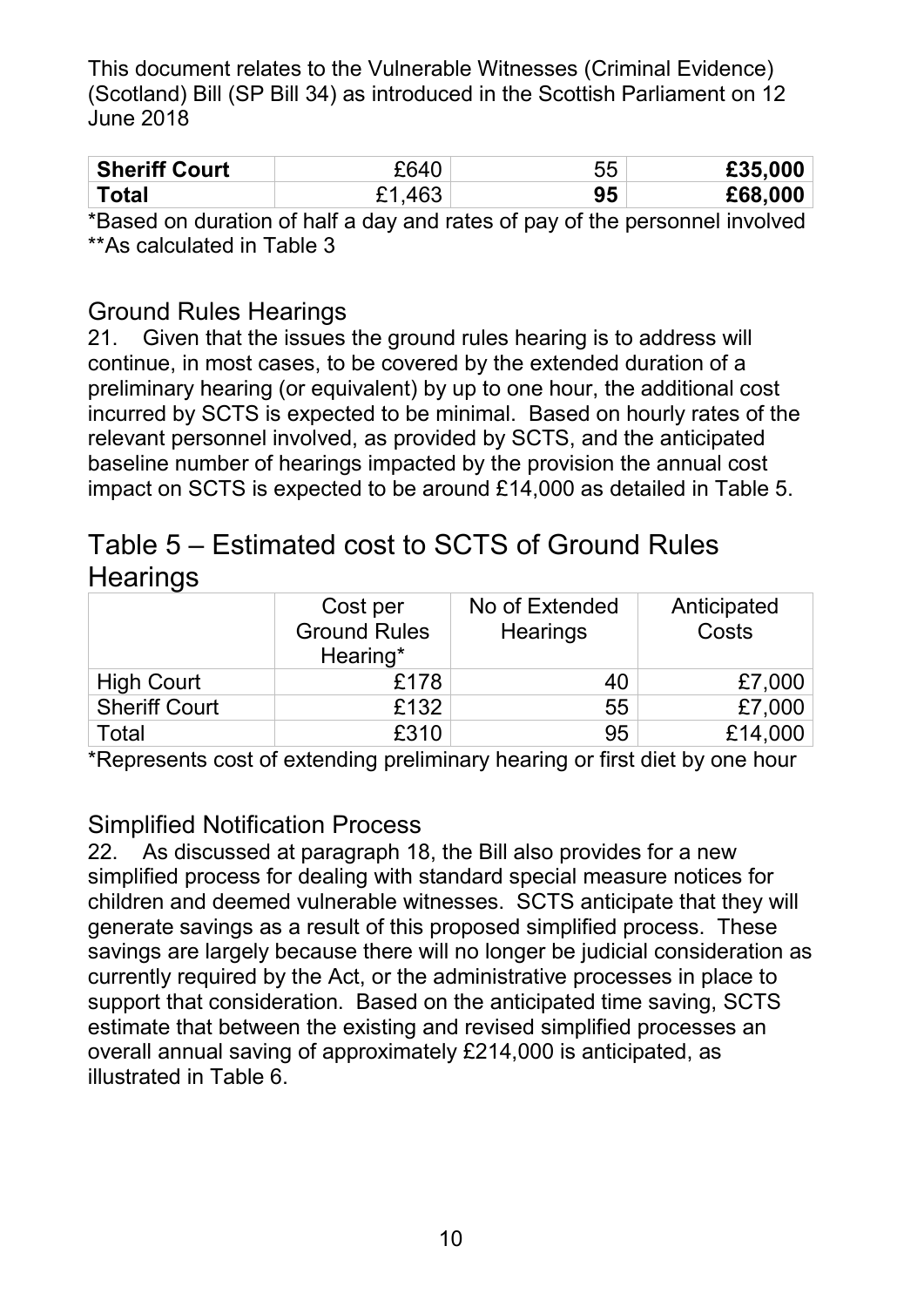## Table 6 – Estimated savings to SCTS of new simplified process

|                         | <b>Estimated</b><br>No of<br>applications | Saving per<br>application* | <b>Estimated total saving</b> |
|-------------------------|-------------------------------------------|----------------------------|-------------------------------|
| <b>High Court</b>       | 700                                       | £20.00                     | £14,000                       |
| <b>Sheriff</b><br>Court | 14,300                                    | £14.00                     | £200,000                      |
| Total                   | 15,000                                    |                            | £214,000                      |

\*Includes savings in judicial and administrative costs

## Crown Office and Procurator Fiscal Service (COPFS)

evidence by commissioner. 23. COPFS anticipate that the Bill will result in additional costs to them primarily in terms of personnel and recording costs associated with taking

#### New rule requiring pre-recording

 $24.$  favour of children under 18, which are anticipated to total £65,000 for personnel and £148,000 for recording. It must be noted that the recording costs are based on the existing cost of recording and editing the hearing, with a review currently being completed by SCTS to ensure best value is maintained in light of the number of commissions. Therefore the illustrated recording costs represent the anticipated maximum costs likely to be incurred per commission. Table 7 below provides a breakdown of the additional estimated baseline costs to COPFS as a result of the creation of the new rule in

### Table  $7$  – Estimated costs to COPFS as a result of the new rule

|                                  | <b>Cost per</b><br>commission* | <b>Estimated net</b><br>increase in<br>commission<br>hearings** | <b>Anticipated</b><br>cost |
|----------------------------------|--------------------------------|-----------------------------------------------------------------|----------------------------|
| <b>Personnel</b>                 |                                |                                                                 |                            |
| <b>High Court</b>                | £893                           | 40                                                              | £36,000                    |
| <b>Sheriff Court</b>             | £523                           | 55                                                              | £29,000                    |
| <b>Personnel</b><br><b>Total</b> | £1,416                         |                                                                 | £65,000                    |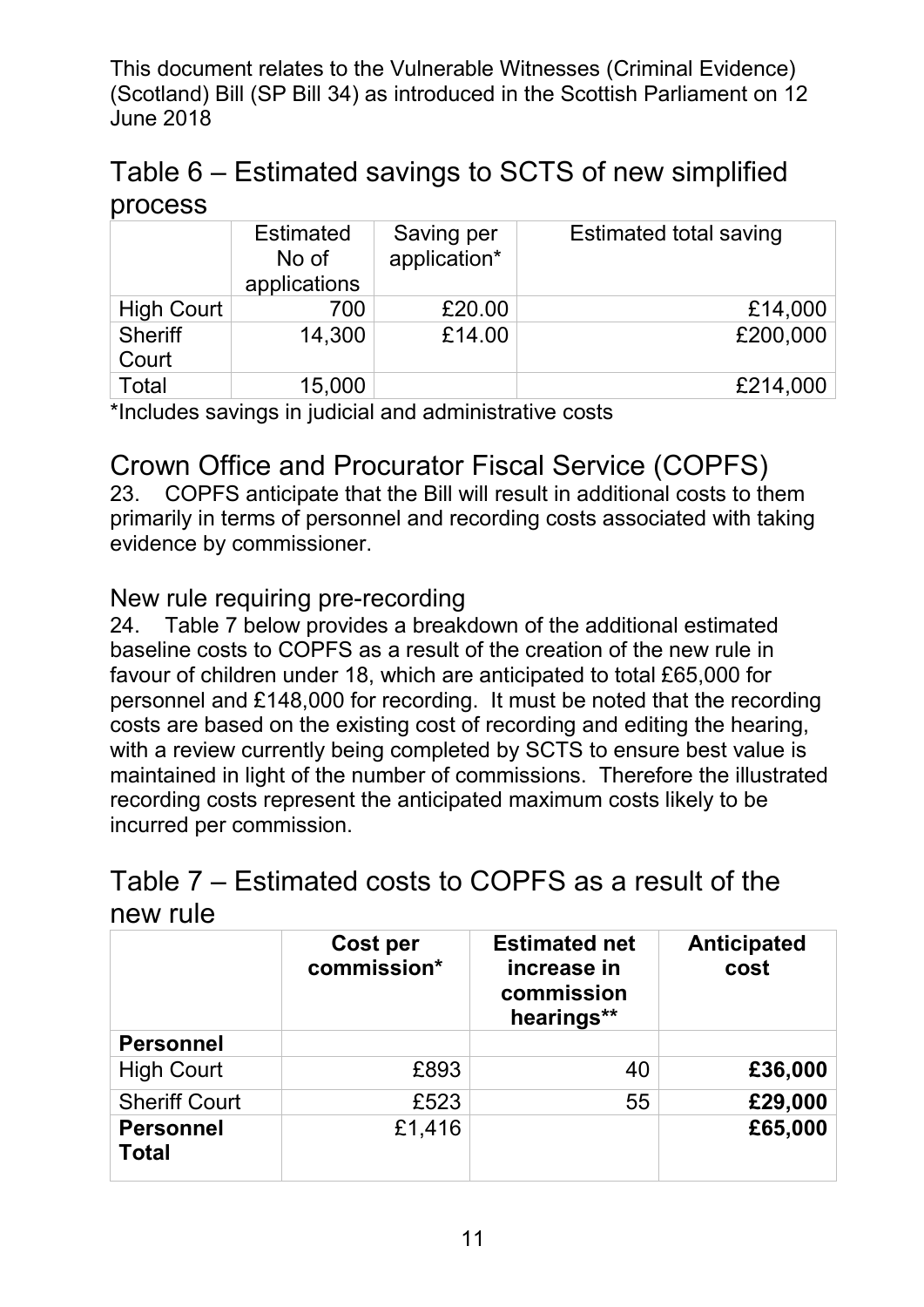| Recording<br>' costs | £1,560 | 95 | £148,000 |
|----------------------|--------|----|----------|
| <b>Total</b>         | £2,976 |    | £213,000 |

 \*Based on duration of half a day and rates of pay of the personnel involved \*\*As calculated in Table 3

#### Ground Rules Hearings

 issues will be considered as part of another hearing – most likely the duration and include additional preparation time. Although it is difficult to be exact in terms of how much time is spent, as each case will require includes, but is not limited to, correcting and finalising applications, liaison costs have been based on additional preparation time of four hours and an expected extension of the existing preliminary hearing by up to one hour. 25. As mentioned at paragraph 16, it is expected that any ground rules preliminary hearing. As a result, preliminary hearings may last longer in differing degrees of preparation, COPFS estimate that on average four hours additional preparation time is required. The preparation time with defence agents and preparation of questions. Therefore, estimated

expected extension of the existing preliminary hearing by up to one hour.<br>26. The estimated costs associated with the extension of the preliminary based on the hourly rates of the COPFS personnel involved. hearing (or equivalent) to COPFS, as outlined in Table 8, total £23,000

|          | Table 8 – Estimated cost to COPFS of Ground Rules |  |  |
|----------|---------------------------------------------------|--|--|
| Hearings |                                                   |  |  |

|                      | Cost per Ground |                 | No of Extended   Anticipated Costs |
|----------------------|-----------------|-----------------|------------------------------------|
|                      | Rules Hearing*  | <b>Hearings</b> |                                    |
| <b>High Court</b>    | £340            | 40              | £14,000                            |
| <b>Sheriff Court</b> | £155            | 55              | £9,000                             |
| Total                | £291            | 95              | £23,000                            |

 \* Represents cost of preparation time of four hours and extending preliminary hearing or first diet by one hour

#### Simplified notification process

 $27.$  simplified process for dealing with standard special measure notices for will generate savings as a result of this proposed simplified process. These savings largely reflect staff time spent on drafting and issuing around As discussed at paragraph 18, the Bill also provides for a new children and deemed vulnerable witnesses. COPFS anticipate that they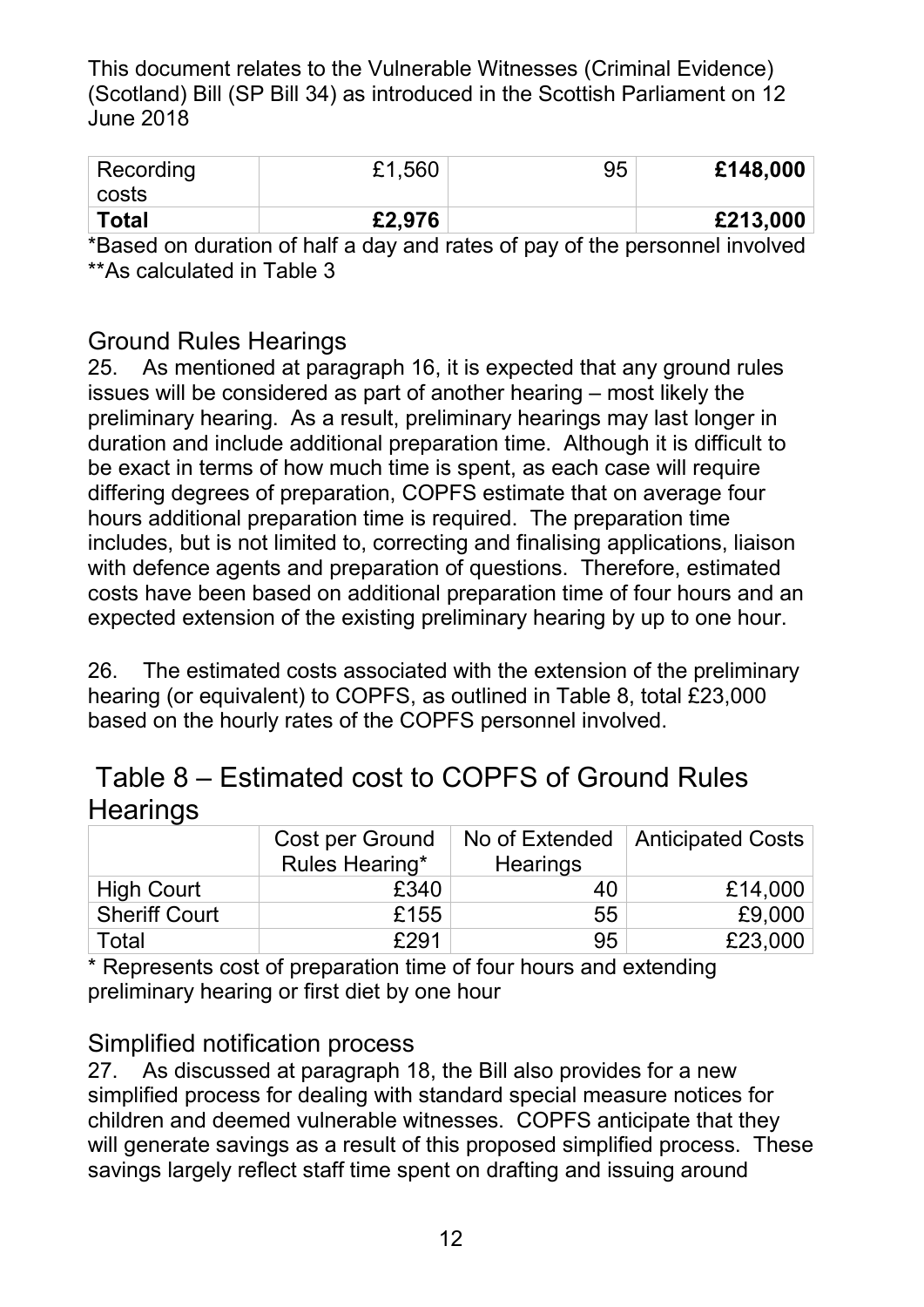15,000 notices and applications which will now be subject to the simplified procedure. Based on the cost saving per application, as provided by COPFS, between the existing and revised simplified processes an overall saving of approximately £69,000 is anticipated, as illustrated in Table 9.

|         | Table 9 – Estimated savings to COPFS of new simplified |  |
|---------|--------------------------------------------------------|--|
| process |                                                        |  |

|                         | <b>Estimated No of</b><br>applications | <b>Estimated saving</b><br>per application* | <b>Estimated total</b><br>saving |
|-------------------------|----------------------------------------|---------------------------------------------|----------------------------------|
| <b>High Court</b>       | 700                                    | £17                                         | £12,000                          |
| <b>Sheriff</b><br>Court | 14,300                                 | £4                                          | £57,000                          |
| <b>Total</b>            | 15,000                                 |                                             | £69,000                          |

\*Includes savings in staff time and application postage costs

 28. A manual count by COPFS indicates that around 350 notices seeking given year, this will result in a saving of £12,000. On the basis that an average of 14,300 applications in the Sheriff Court relate to those seeking only standard special measures in relation to deemed vulnerable witnesses were lodged in the High Court in a six month period between 1 July 2017 and 31 December 2017. On the basis that 700 notices are lodged in any only standard special measures this would result in a saving of £57,000.

#### Scottish Prison Service

 29. The Scottish Prison Service (SPS) anticipate that any costs incurred from prisons to courts and vice versa already taking place almost daily, the SPS has provided an average travel cost per commission of around £200. On this basis, the total cost for the estimated 95 additional commissions totals £19,000. by them for the estimated additional 95 baseline commissions in respect of the new rule in favour of children under 18 will be minimal. Whilst each journey may not necessarily result in an additional cost, with transportation

# Costs on local authorities

30. It is not anticipated that there will be any new costs falling to local authorities as a result of the provisions in the Bill.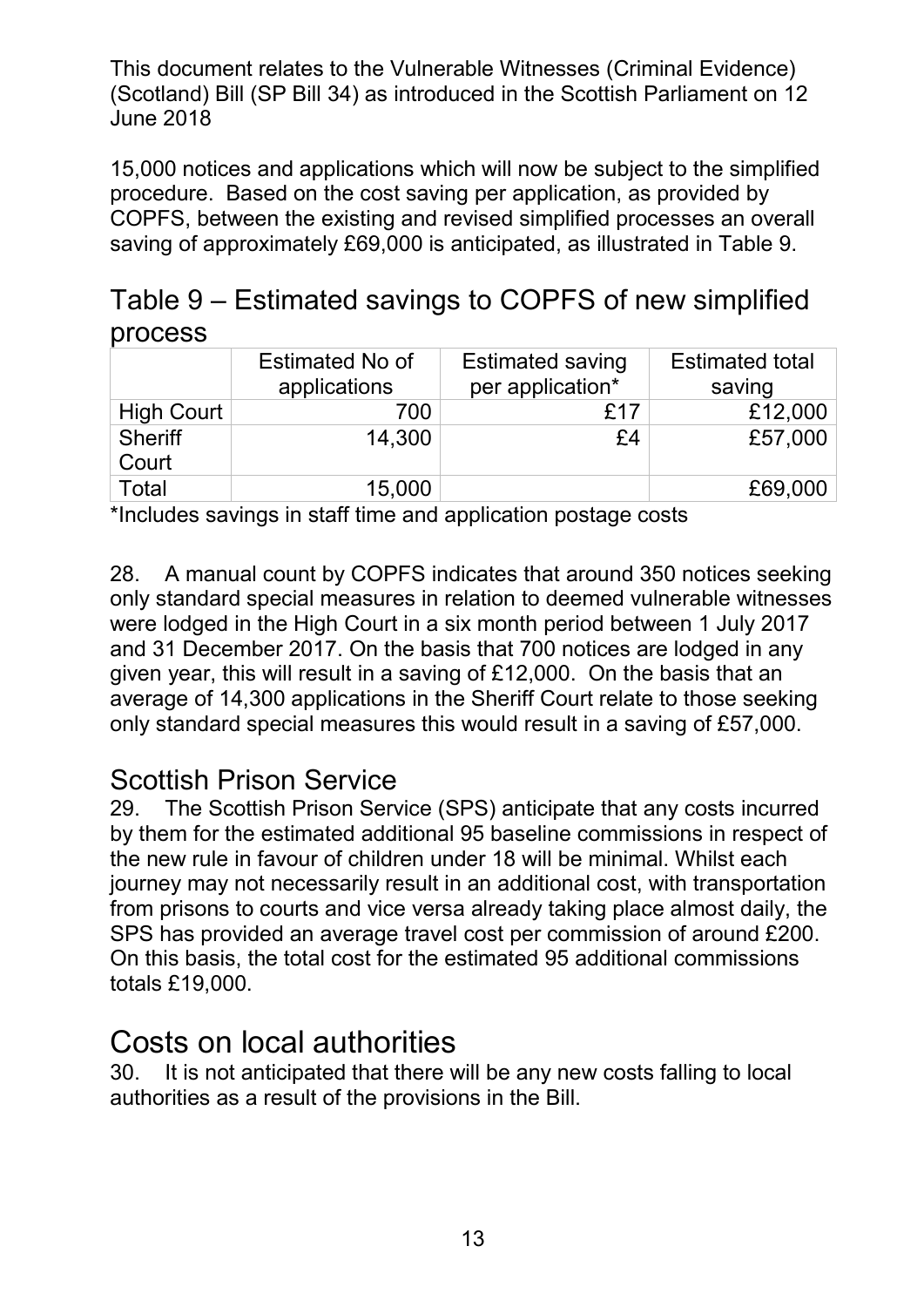# Costs on other bodies, individuals and businesses Scottish Legal Aid Board (SLAB)

 creation of the new rule and from the provision in respect of a ground rules 31. SLAB anticipate that there will be additional costs as a result of the hearing.

#### New rule requiring pre-recording

 32. To produce estimates of anticipated costs, the tables below set out the High Court or Sheriff Court. It should be noted that the costs outlined in the table below are at the maximum range per commission as they reflect case costs depending on the personnel involved and whether it is heard in senior counsel, junior counsel and a solicitor acting in every commission and ground rules hearing. Costs would therefore be lower if, for example, only junior counsel and a solicitor were involved.

### rule Table 10 – Estimated costs to SLAB as a result of the new

|                      | Cost per<br>Commission* | <b>Estimated net</b><br>increase in<br>commission<br>hearings** | Anticipated cost |
|----------------------|-------------------------|-----------------------------------------------------------------|------------------|
| <b>High Court</b>    | £2,036                  | 40                                                              | £82,000          |
| <b>Sheriff Court</b> | £1,713                  | 55                                                              | £94,000          |
| <b>Total</b>         | £3,749                  | 95                                                              | £176,000         |

 \*Based on duration of half a day and rates of pay of the personnel involved \*\*As calculated in Table 3

#### Ground Rules Hearings

 33. In respect of ground rules hearings, as the expectation is that these suitable hearing, there are only minimal additional costs anticipated to be incurred by SLAB. The total costs of around £6,000, as included in Table 11, reflect the additional cost of solicitor time with no additional cost will continue to be covered by either the preliminary hearing or another anticipated in relation to counsel, who are paid a standard rate for a preliminary hearing regardless of the length of time the hearing takes.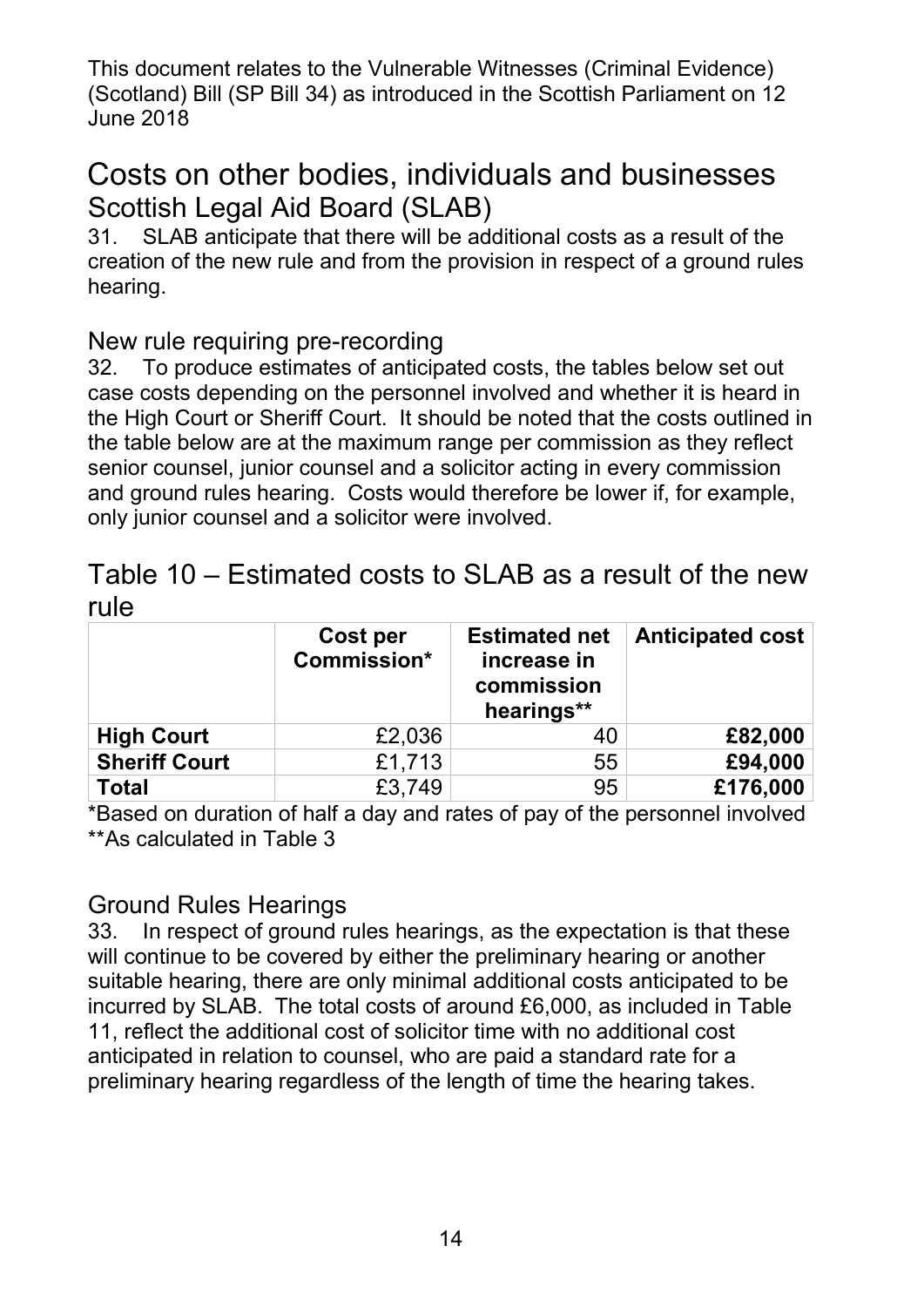| Table 11 – Estimated Costs to SLAB of Ground Rules |  |
|----------------------------------------------------|--|
| <b>Hearings</b>                                    |  |

|                      | Cost per<br><b>Ground Rules</b><br>Hearing* | No of Extended<br><b>Hearings</b> | Anticipated Costs |
|----------------------|---------------------------------------------|-----------------------------------|-------------------|
| <b>High Court</b>    | £59                                         | 40                                | £2,500            |
| <b>Sheriff Court</b> | £59                                         | 55                                | £3,500            |
| Total                | £118                                        | 95                                | £6,000            |

 \* Represents cost of extending preliminary hearing or first diet by one hour based on solicitor rates of pay

#### Police Scotland

 34. It is not anticipated that there will be any new costs falling to Police Scotland as a result of the provisions in the Bill.

# Summary of costs relating to the Bill

 new rule in favour of pre-recording the evidence of children under 18 in the most serious cases, the ground rules hearing and the new simplified notification process is summarised in tables 12 and 13 below. The annual recurring costs are estimated to total between £519,000 (based on the (based on an absolute maximum where all children cited are required to place, no additional set up costs are anticipated from implementation of the new rule in favour of children under 18. The overall anticipated costs of the bill are expected to be partially offset by anticipated savings arising from 35. The estimated financial impact of the Bill's provisions in respect of the existing 215 children estimated to provide evidence at trial) and £3,551,000 provide evidence via commission). As commissions are already taking the new simplified notification process totalling £283,000.

## Table 12 – Estimated annual recurring costs associated with the Bill

| COSTS FALLING ON THE SCOTTISH COURTS AND TRIBUNALS<br><b>SERVICE</b> |                                                                |                                              |                                              |                                       |
|----------------------------------------------------------------------|----------------------------------------------------------------|----------------------------------------------|----------------------------------------------|---------------------------------------|
| <b>Provision</b>                                                     | <b>Baseline</b><br>cost<br>estimate<br>(30% of all<br>children | Increase to<br>50% of<br>those cited<br>(264 | Increase to<br>75% of<br>those cited<br>(455 | Increase to<br>100% of<br>those cited |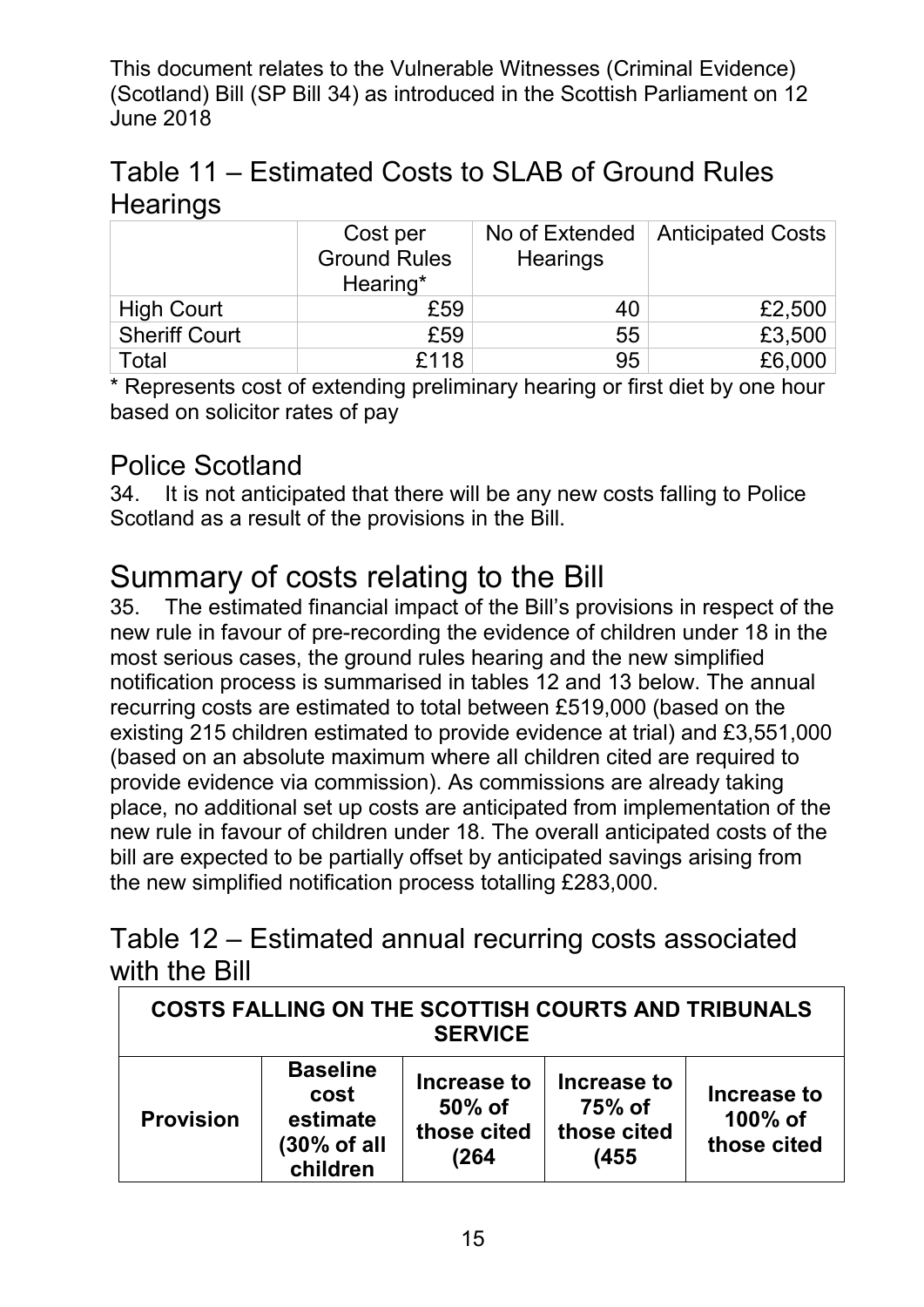|                             | cited) (95                                                        | commissio                               | commissio                                               |                                          |
|-----------------------------|-------------------------------------------------------------------|-----------------------------------------|---------------------------------------------------------|------------------------------------------|
|                             | commissio                                                         | ns)                                     | ns)                                                     |                                          |
|                             | ns)                                                               |                                         |                                                         |                                          |
| <b>New Rule</b>             |                                                                   |                                         |                                                         |                                          |
| (paragraph                  |                                                                   |                                         |                                                         |                                          |
| 20 and                      |                                                                   |                                         |                                                         |                                          |
| Table 4)<br><b>Extended</b> | £68,000                                                           | £190,000                                | £330,000                                                | £469,000                                 |
| <b>Preliminary</b>          |                                                                   |                                         |                                                         |                                          |
| <b>Hearing</b>              | £14,000                                                           | £40,000                                 | £70,000                                                 | £99,000                                  |
| (paragraph                  |                                                                   |                                         |                                                         |                                          |
| 21 and                      |                                                                   |                                         |                                                         |                                          |
| Table 5)                    |                                                                   |                                         |                                                         |                                          |
| Sub Total-                  |                                                                   |                                         |                                                         |                                          |
| <b>SCTS</b>                 | £82,000                                                           | £230,000                                | £400,000                                                | £568,000                                 |
|                             |                                                                   |                                         |                                                         |                                          |
|                             |                                                                   |                                         | <b>COSTS FALLING ON THE CROWN OFFICE AND PROCURATOR</b> |                                          |
|                             |                                                                   | <b>FISCAL SERVICE</b>                   |                                                         |                                          |
|                             | <b>Baseline</b>                                                   |                                         |                                                         |                                          |
| <b>Provision</b>            | cost<br>estimate<br>$(30\% \text{ of all }$<br>children<br>cited) | Increase to<br>$50\%$ of<br>those cited | Increase to<br>75% of<br>those cited                    | Increase to<br>$100\%$ of<br>those cited |
| <b>New Rule</b>             |                                                                   |                                         |                                                         |                                          |
| (paragraph                  |                                                                   |                                         |                                                         |                                          |
| 24 and                      | £213,000                                                          |                                         |                                                         |                                          |
| Table 7)                    |                                                                   | £593,000                                | £1,026,000                                              | £1,458,000                               |
| <b>Extended</b>             |                                                                   |                                         |                                                         |                                          |
| <b>Preliminary</b>          | £23,000                                                           |                                         |                                                         |                                          |
| <b>Hearing</b>              |                                                                   | £63,000                                 | £109,000                                                | £156,000                                 |
| (paragraphs<br>25-26 and    |                                                                   |                                         |                                                         |                                          |
| Table 8)                    |                                                                   |                                         |                                                         |                                          |
| Sub Total-                  |                                                                   |                                         |                                                         |                                          |
| <b>COPFS</b>                | £236,000                                                          | £656,000                                | £1,135,000                                              | £1,614,000                               |
|                             |                                                                   |                                         | <b>COSTS FALLING ON THE SCOTTISH LEGAL AID BOARD</b>    |                                          |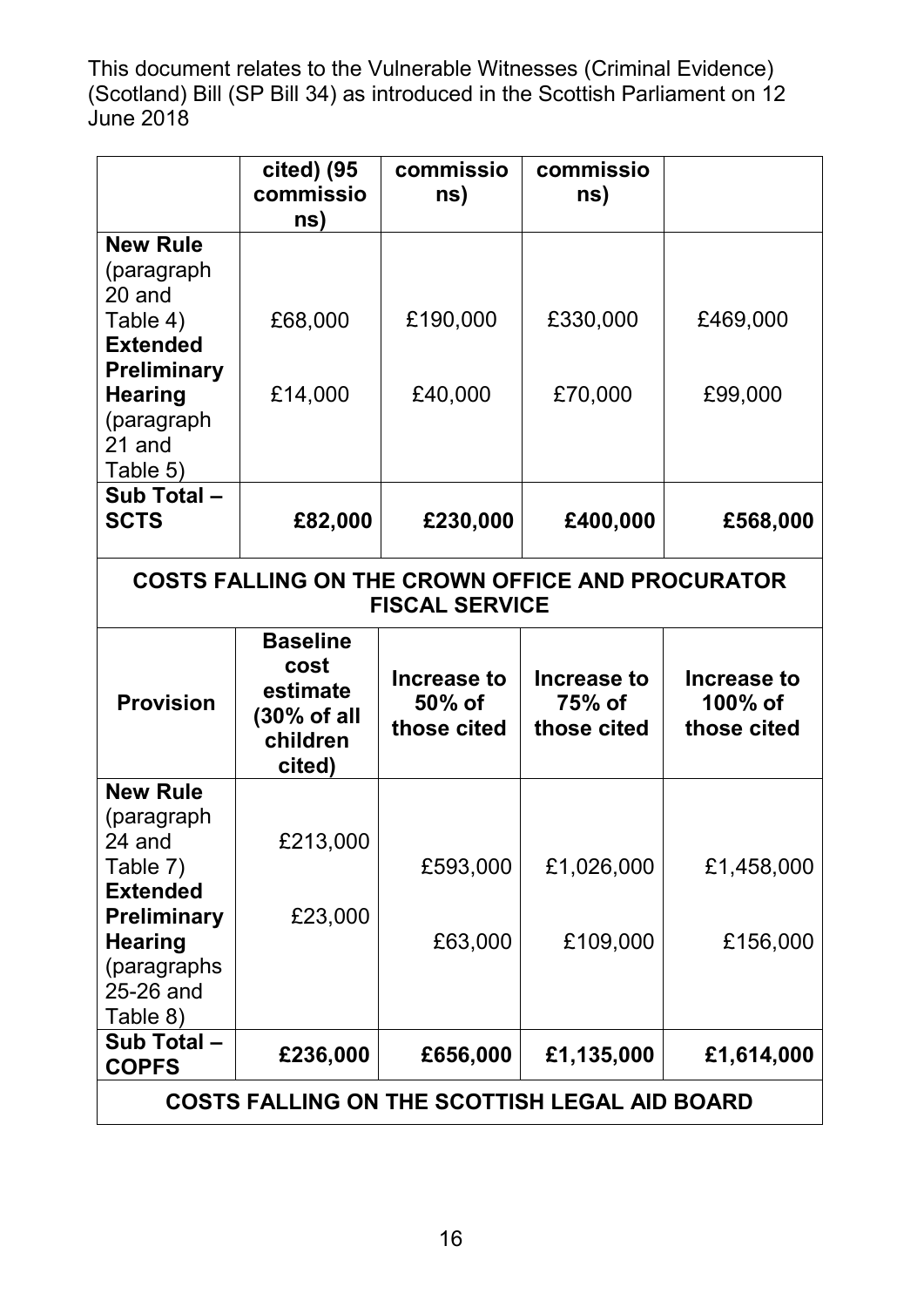| <b>Provision</b>          | <b>Baseline</b><br>cost<br>estimate<br>$(30\% \text{ of all }$<br>children<br>cited) | Increase to<br>50% of<br>those cited | Increase to<br>75% of<br>those cited | Increase to<br>100% of<br>those cited        |
|---------------------------|--------------------------------------------------------------------------------------|--------------------------------------|--------------------------------------|----------------------------------------------|
| <b>New Rule</b>           |                                                                                      |                                      |                                      |                                              |
| (paragraph<br>32 and      | £176,000                                                                             | £490,000                             | £847,000                             | £1,205,000                                   |
| Table 10)                 |                                                                                      |                                      |                                      |                                              |
| <b>Extended</b>           | £6,000                                                                               | £16,000                              | £27,000                              | £35,000                                      |
| <b>Preliminary</b>        |                                                                                      |                                      |                                      |                                              |
| <b>Hearing</b>            |                                                                                      |                                      |                                      |                                              |
| (paragraph<br>33 and      |                                                                                      |                                      |                                      |                                              |
| Table 11)                 |                                                                                      |                                      |                                      |                                              |
| Sub Total-<br><b>SLAB</b> | £182,000                                                                             | £506,000                             | £874,000                             | £1,240,000                                   |
|                           |                                                                                      | <b>COSTS FALLING ON THE SPS</b>      |                                      |                                              |
|                           | <b>Baseline</b>                                                                      |                                      |                                      |                                              |
| <b>Provision</b>          | cost<br>estimate<br>$(30\% \text{ of all})$<br>children<br>cited)                    | Increase to<br>50% of<br>those cited | Increase to<br>75% of<br>those cited | <b>Increase to</b><br>100% of<br>those cited |
| <b>New Rule</b>           | £19,000                                                                              | £53,000                              | £91,000                              | £129,000                                     |
| (paragraph<br>29)         |                                                                                      |                                      |                                      |                                              |
| Sub Total-<br><b>SPS</b>  | £19,000                                                                              | £53,000                              | £91,000                              | £129,000                                     |
|                           | <b>ESTIMATED TOTAL ANNUAL RECURRING COSTS</b>                                        |                                      |                                      |                                              |
| <b>Estimated</b><br>Total | £519,000                                                                             | £1,445,000                           | £2,500,000                           | £3,551,000                                   |

Table 13 – Estimated annual savings of the new simplified notification process

**ESTIMATED SAVINGS OF NEW SIMPLIFIED NOTIFICATION PROCESS**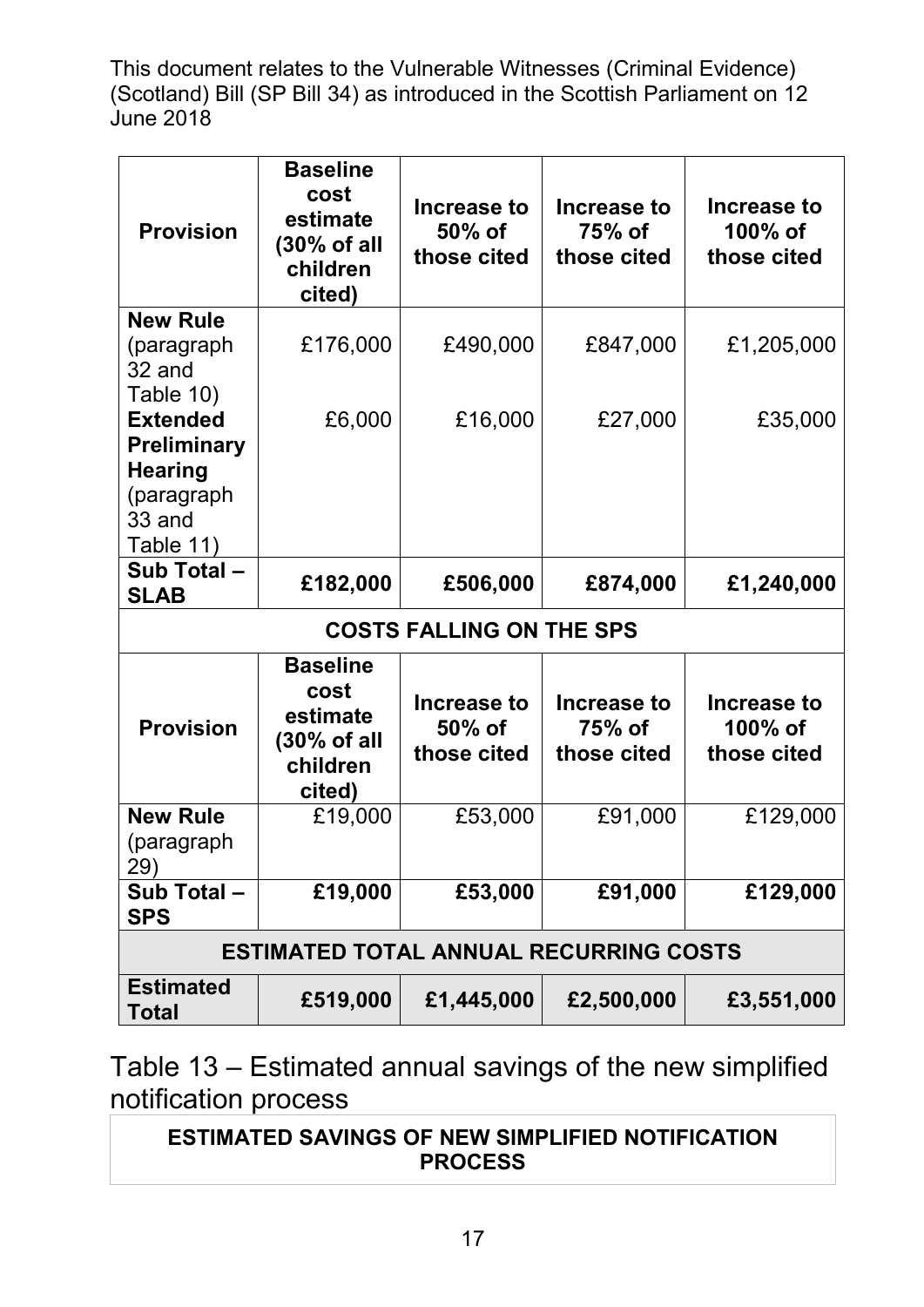| ∣ SCTS               | £214,000 |
|----------------------|----------|
| COPFS                | £69,000  |
| <b>Total Savings</b> | £283,000 |

 36. The Bill provides that commencement of the relevant provisions may be phased over a period of time, on the basis of age, witness profile or level of court, to ensure quality and consistency of practice. Decisions for over which costs are expected to arise, based on initial implementation within the High Court, building on the success of the revised Practice Note, children from the court room, commencement on the basis of other categories such as age is unlikely to have a significant impact on the anticipated cost profile. commencement are for the Scottish Ministers. However, for illustrative purposes, the memorandum provides an indication of potential timescales and subsequent roll out to Sheriff Court proceedings. Given the level of estimated additional commissions, and the commitment to removing

| Table 14 – Estimated total annual recurring costs and<br>savings |  |
|------------------------------------------------------------------|--|
| anticipated cost profile.                                        |  |

| <b>Estimated recurring costs</b><br>of baseline cost of estimate of<br>30% of all children cited |          |
|--------------------------------------------------------------------------------------------------|----------|
| Year 1 High Court Only                                                                           | £245,000 |
| Year 2 High Court and Sheriff Court                                                              | £519,000 |
| <b>Estimated savings of simplified</b><br>process                                                |          |
| Year 1 High Court                                                                                | £26,000  |
| Year 2 High Court and Sheriff Court                                                              | £283,000 |
| <b>Net Cost of Bill</b>                                                                          |          |
| Year 1 High Court                                                                                | £219,000 |
| Year 2 High Court and Sheriff Court                                                              | £236,000 |

# Adult deemed vulnerable witnesses

 Ministers. This power enables the new rule to be extended to categories of adult "deemed vulnerable witnesses" as defined by section 271(1)(c) of the 37. The Bill provides a regulation making power for the Scottish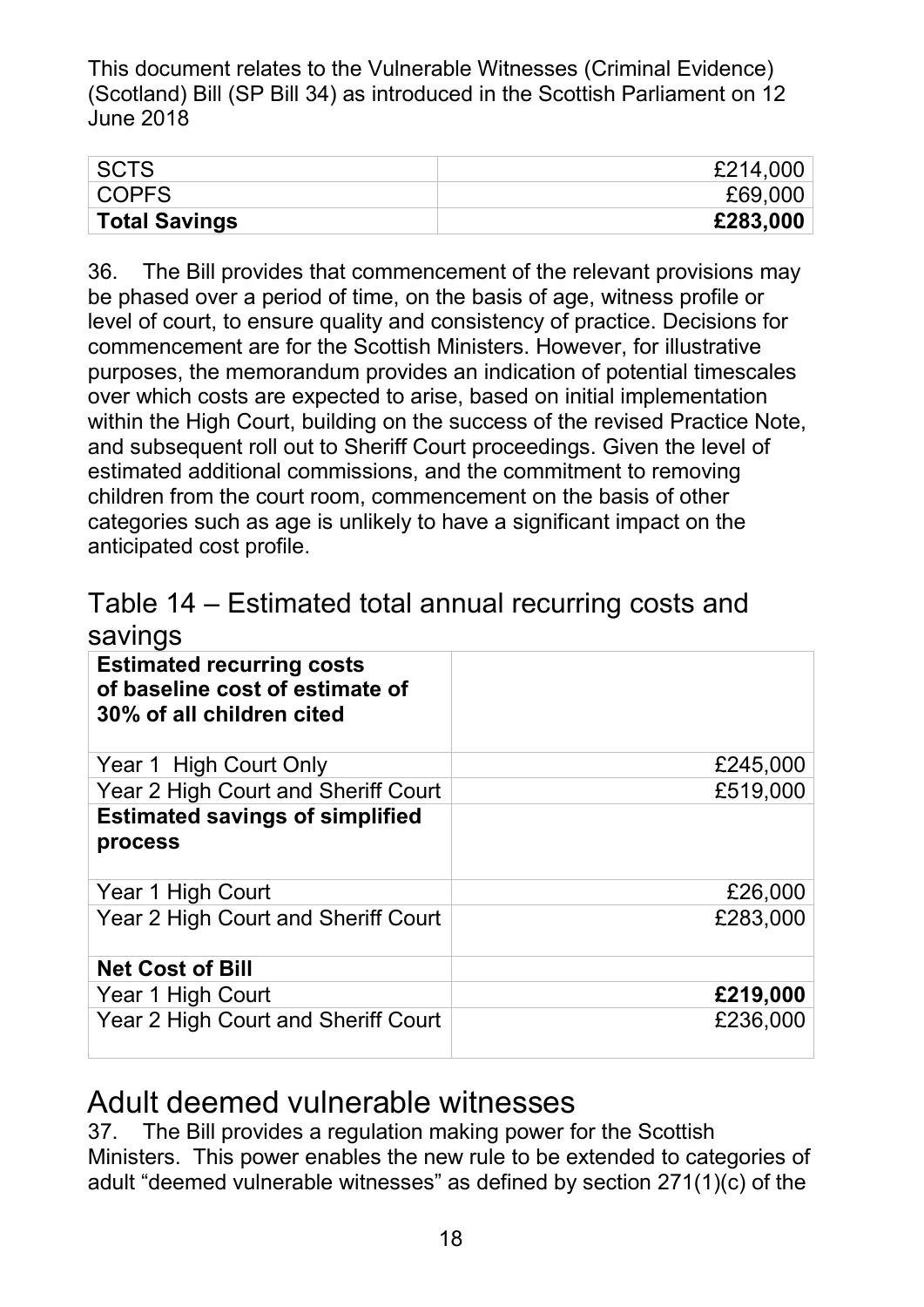1995 Act. Regulations may apply the new rule to all adult deemed witnesses in solemn cases only. The regulations may make different of courts or different descriptions of deemed vulnerable witnesses. Any regulations made under this section are subject to the affirmative procedure very much be dependent on how that power is commenced and what with the extension of pre-recording to vulnerable adult groups will therefore need to be clear in the Policy Note accompanying the necessary vulnerable witnesses or to subcategories of adult deemed vulnerable provision for different purposes, including for different courts or descriptions in the Scottish Parliament. The potential cost impact associated with commencement and implementation of the secondary legislation power will provisions are included. The financial costs, and any savings, associated regulations approving any extension of the new rule.

 38. Data collected by COPFS captures the total number of all adult witnesses". In the absence of numbers of citations, COPFS has identified the number of adult witness special measure requests as the best extension to the new rule. In the region of 1,100 adult special measure request applications in the High Court are anticipated by COPFS in the definition of "deemed vulnerable witnesses" in section 271(1)(c) of the 1995 Act. COPFS do not record similar data in relation to the Sheriff Court. indicates that there could be as many as 1,900 deemed adult witness applications in respect of sheriff solemn cases. If 90% of these witness citations in any given year, however no data is currently gathered on how many of these citations relate to "deemed vulnerable adult representation of deemed vulnerable adults who may be covered by any 2018 calendar year, of which COPFS estimate 90% (or 980) meet the However, data collected by SCTS on special measure applications applications, as evidenced in the High Court, are assumed to relate to "deemed vulnerable witnesses" then the number of estimated applications in the Sheriff Court totals approximately 1,700 per annum. Whilst more detailed analysis will be required as the necessary regulations are developed, this information (as summarised in Table 15) provides a high level estimate of the potential numbers of adult deemed vulnerable witnesses that could be impacted by any extension to the new rule on prerecording.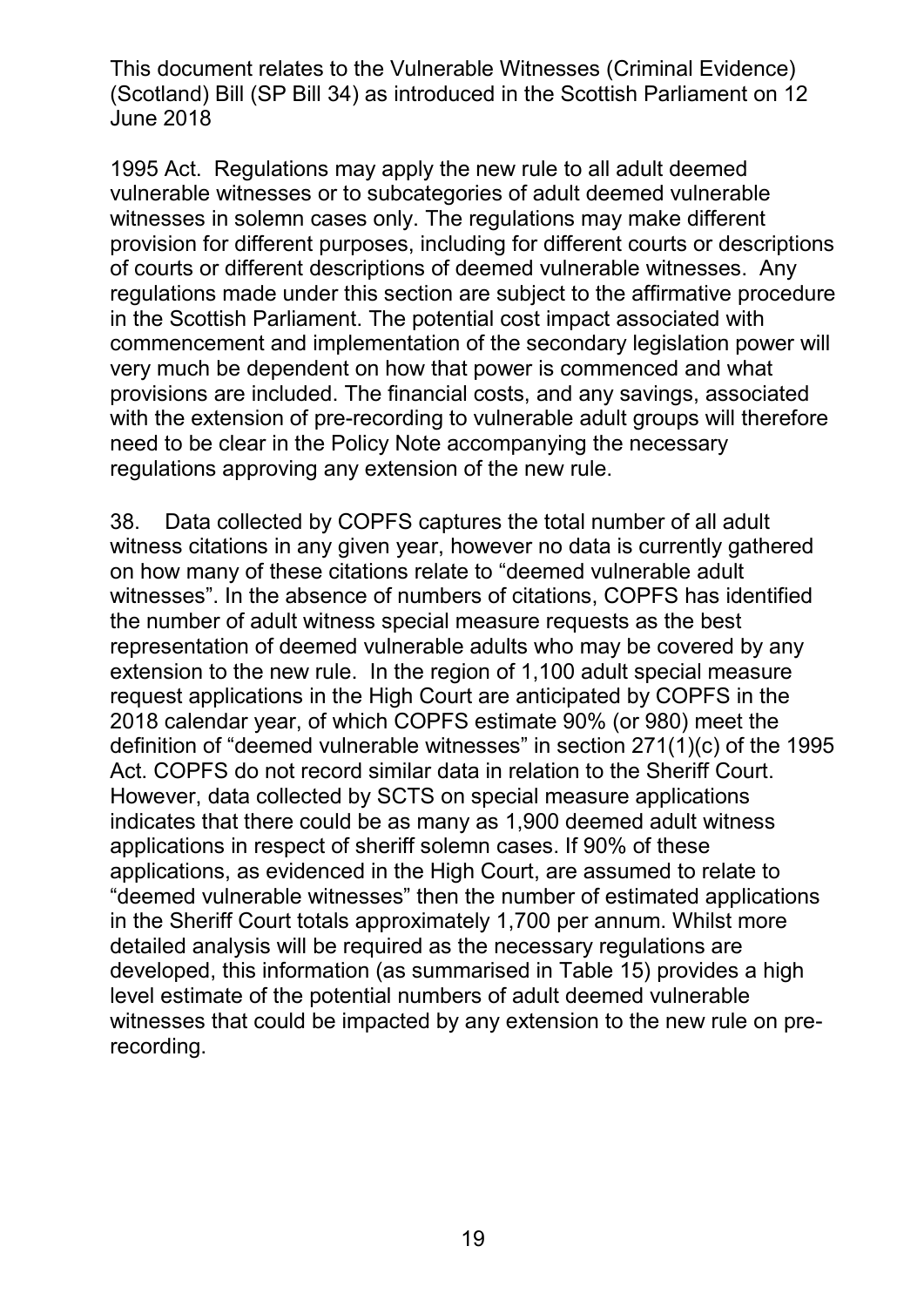| Table 15 – Estimated number of adult deemed vulnerable |  |
|--------------------------------------------------------|--|
| witness applications                                   |  |

|                                                                                        | High Court $\vert$ | <b>Sheriff Court</b> | Total |
|----------------------------------------------------------------------------------------|--------------------|----------------------|-------|
| <b>Estimated</b><br>number of adult<br>deemed<br>vulnerable<br>witness<br>applications | 980                | 1,700                | 2,680 |

 **39.** Based on the high level data provided by COPFS and SCTS, the maximum estimated cost of extending the new rule to all adult deemed vulnerable witnesses, utilising unit costs for commission and ground rules As previously highlighted, the final cost will be dependent on the sub- categories identified in any proposed regulations and the number of vulnerable witnesses who actually provide evidence by commission. As the volumes of commissions increase, it will also be important that when the necessary Regulations are brought forward, that any wider impact for that time, any one-off costs to support technology and infrastructure may hearings as identified for the existing provisions, is in the region of £14m. justice stakeholders is taken into consideration. This will include whether at fall to organisations such as SCTS, COPFS, SLAB, SPS or Police Scotland.

 Table 16 – Estimated cost impact of extension of new rule for all adult deemed vulnerable witnesses in the High Court and Sheriff Court

|              | <b>High Court cost per</b><br>commission* | <b>Projected volume of 980</b><br>applications |
|--------------|-------------------------------------------|------------------------------------------------|
| <b>SCTS</b>  | £1,001                                    | £981,000                                       |
| <b>COPFS</b> | £2,793                                    | £2,737,000                                     |
| <b>SLAB</b>  | £2,095                                    | £2,053,000                                     |
| <b>SPS</b>   | £200**                                    | £196,000                                       |
| <b>Total</b> | £6,089                                    | £5,967,000                                     |
|              |                                           |                                                |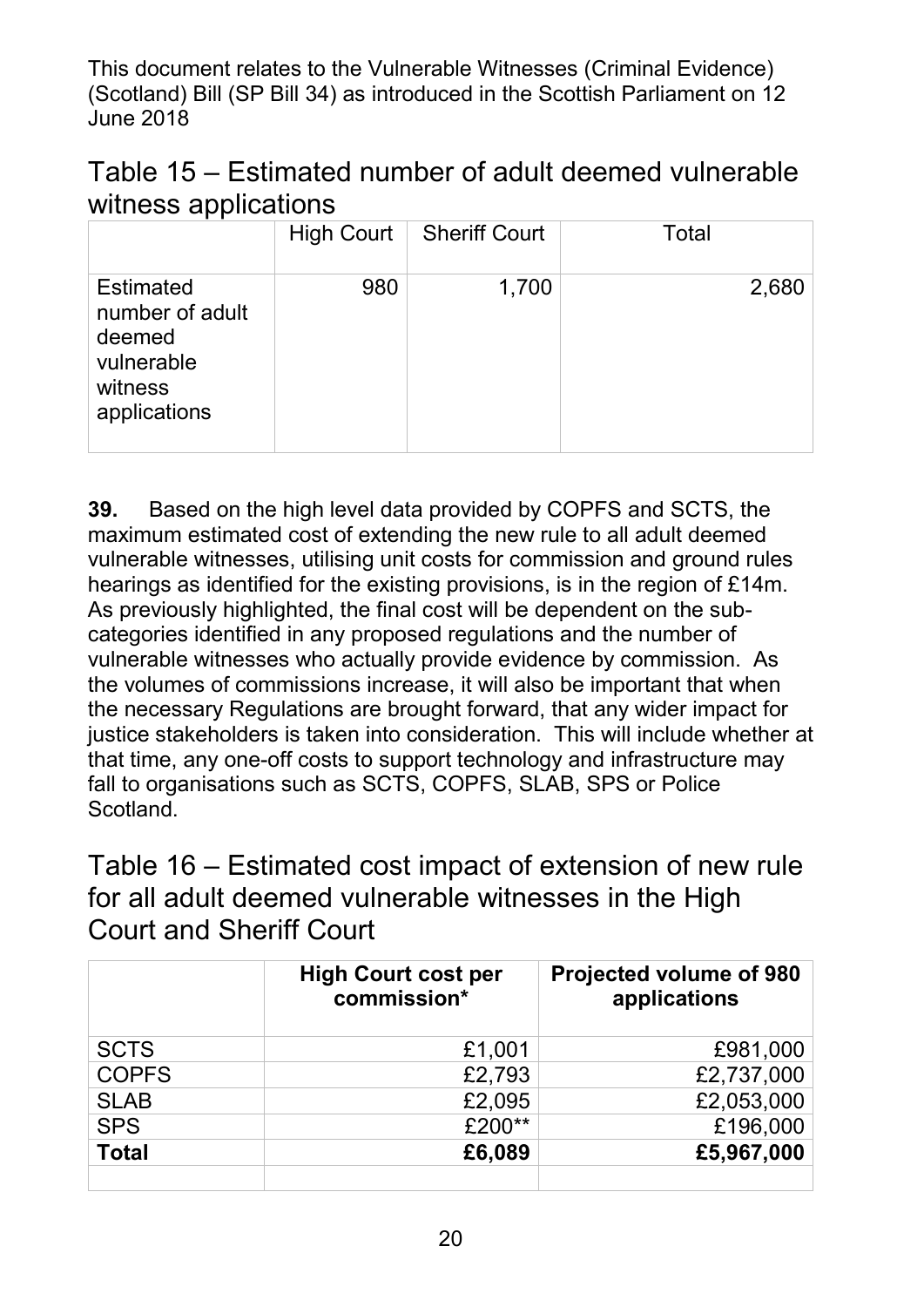|                                                                   | <b>Sheriff Court Unit Cost*</b> | <b>Projected volume of</b><br>1700 applications |
|-------------------------------------------------------------------|---------------------------------|-------------------------------------------------|
| <b>SCTS</b>                                                       | £772                            | £1,312,000                                      |
| <b>COPFS</b>                                                      | £2,238                          | £3,805,000                                      |
| <b>SLAB</b>                                                       | £1,772                          | £3,012,000                                      |
| <b>SPS</b>                                                        | £200**                          | £340,000                                        |
| <b>Total</b>                                                      | £4,982                          | £8,469,000                                      |
| <b>Total for High</b><br><b>Court and</b><br><b>Sheriff Court</b> | £11,071                         | £14,436,000                                     |

\* Includes cost of ground rules hearing

\*\* This is the cost per journey from prisons to court buildings, although it is likely that there would not be a cost for every commission as outlined at paragraph 29